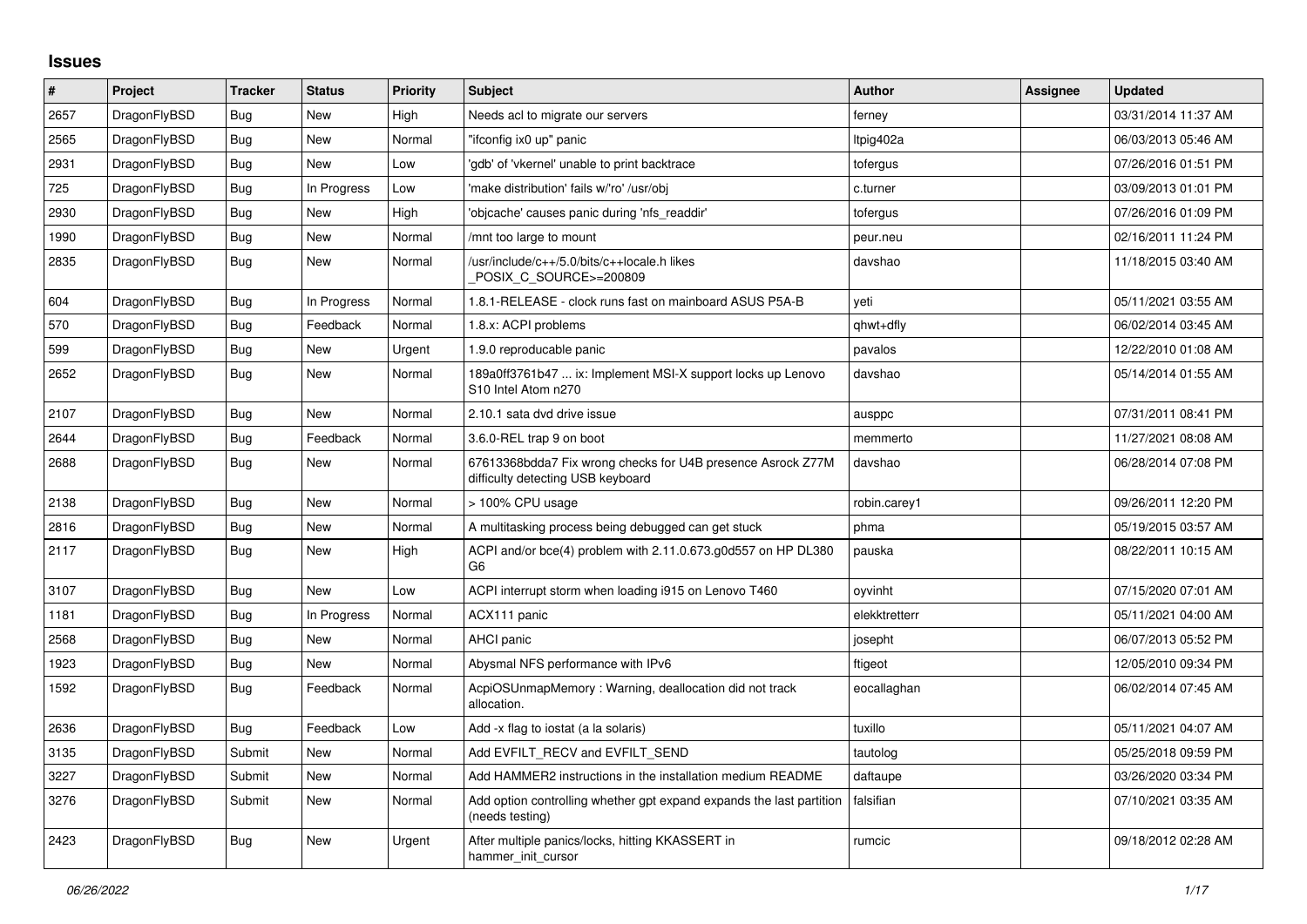| #    | Project      | <b>Tracker</b> | <b>Status</b> | <b>Priority</b> | Subject                                                                                                            | Author             | Assignee | <b>Updated</b>      |
|------|--------------|----------------|---------------|-----------------|--------------------------------------------------------------------------------------------------------------------|--------------------|----------|---------------------|
| 3189 | DragonFlyBSD | Bug            | New           | Normal          | Allow DragonFly Mail Agent to accept an alternate config via<br>command line switch                                | iang               |          | 08/16/2021 12:42 AM |
| 2921 | DragonFlyBSD | Submit         | New           | Normal          | Allow moused to accept userland mouse events                                                                       | tautolog           |          | 05/11/2021 04:08 AM |
| 2430 | DragonFlyBSD | Bug            | New           | Normal          | Alternate Password Hash method                                                                                     | robin.carey1       |          | 10/07/2012 06:28 AM |
| 1975 | DragonFlyBSD | Bug            | <b>New</b>    | Normal          | Applications seg fault in select() and poll()                                                                      | rumcic             |          | 05/31/2022 02:58 PM |
| 1148 | DragonFlyBSD | Bug            | In Progress   | Low             | BCM4311 wireless network adapter detected but not functional                                                       | archimedes.gaviola |          | 05/11/2021 04:00 AM |
| 2434 | DragonFlyBSD | Bug            | New           | Normal          | BTX Halted - Boot fails on USB/GUI                                                                                 | lucmv              |          | 10/17/2012 08:12 PM |
| 3113 | DragonFlyBSD | Bug            | In Progress   | Urgent          | Booting vKernel fails due being out of swap space                                                                  | tcullen            |          | 05/11/2021 04:14 AM |
| 2630 | DragonFlyBSD | Bug            | New           | Normal          | Bring in latest iconv fixes from FreeBSD10 as well as csmapper<br>updates                                          | tuxillo            |          | 05/11/2021 03:54 AM |
| 2210 | DragonFlyBSD | Bug            | <b>New</b>    | Normal          | Bugtracker cannot assign default project for new users                                                             | ahuete.devel       |          | 11/17/2011 11:30 AM |
| 1727 | DragonFlyBSD | Bug            | Feedback      | Normal          | CD boot panic (2.6.1) (usb?)                                                                                       | kiril              |          | 05/15/2022 05:10 AM |
| 1786 | DragonFlyBSD | Bug            | New           | Normal          | Calling NULL function pointer initiates panic loop                                                                 | sjg                |          | 10/11/2010 05:28 PM |
| 3313 | DragonFlyBSD | Bug            | New           | Normal          | Can't boot from my live USB at all. The kernel loading process<br>hangs.                                           | rempas             |          | 06/03/2022 12:16 AM |
| 1961 | DragonFlyBSD | Bug            | New           | Normal          | Can't create dump from DDB                                                                                         | shamaz             |          | 01/29/2011 09:02 PM |
| 2611 | DragonFlyBSD | Bug            | New           | Normal          | Change in IP address results in network not working                                                                | phma               |          | 12/05/2013 07:55 PM |
| 3152 | DragonFlyBSD | Bug            | Feedback      | Normal          | Console's size in ttyv0 and single user mode is sticking to 80x25,<br>while ttyv1 can make use of the whole screen | overtime           |          | 02/24/2019 01:08 AM |
| 1916 | DragonFlyBSD | Bug            | New           | Normal          | Constant crashes on x86_64 with UFS                                                                                | lentferj           |          | 11/21/2010 07:40 PM |
| 3281 | DragonFlyBSD | Bug            | <b>New</b>    | Normal          | Crash after leaving unattended for a while                                                                         | bhaible            |          | 07/10/2021 03:32 AM |
| 2444 | DragonFlyBSD | Bug            | New           | Normal          | Crash during Hammer overnight cleanup                                                                              | justin             |          | 11/04/2012 07:58 AM |
| 3208 | DragonFlyBSD | Bug            | <b>New</b>    | Normal          | Crash related to nfsd                                                                                              | tse                |          | 06/11/2020 05:52 AM |
| 2283 | DragonFlyBSD | Bug            | <b>New</b>    | Normal          | DFBSD DragonFly v2.13.0.957.g4f459 - pmap_release: page<br>should already be gone 0xc27120bc                       | tuxillo            |          | 01/23/2012 03:03 AM |
| 1332 | DragonFlyBSD | <b>Bug</b>     | Feedback      | Normal          | DFBSD 2.2 - Booting usbcdrom/usbsticks on thinkpad hangs on<br>"BTX Halted"                                        | tuxillo            |          | 05/11/2021 04:00 AM |
| 2078 | DragonFlyBSD | Bug            | New           | Normal          | DFBSD i386 v2.11.0.201.g3ed2f - Panic during installworld into a<br>vn0 device                                     | tuxillo            |          | 05/19/2011 07:50 PM |
| 2084 | DragonFlyBSD | Bug            | New           | Normal          | DFBSD v2.11.0.242.g4d317 - panic: zone: entry not free                                                             | tuxillo            |          | 07/03/2012 01:23 AM |
| 2129 | DragonFlyBSD | <b>Bug</b>     | New           | Normal          | DFBSD v2.11.0.661.gf9438 i386 - panic: lockmgr thrd_sleep                                                          | tuxillo            |          | 09/05/2011 09:49 AM |
| 2166 | DragonFlyBSD | Bug            | <b>New</b>    | Normal          | DFBSD v2.13.0.109.g05b9d - Strange lockups                                                                         | tuxillo            |          | 10/29/2011 11:20 AM |
| 2171 | DragonFlyBSD | Bug            | New           | Normal          | DFBSD v2.13.0.151.gdc8442 - panic: assertion "(*ptep &<br>$(PG_MANAGED PG_V)$ == PG_V"                             | tuxillo            |          | 11/04/2011 05:06 PM |
| 1959 | DragonFlyBSD | Bug            | New           | Normal          | DFBSD v2.9.1.422.gc98f2 - Panic during boot - IPv6 and PF                                                          | tuxillo            |          | 01/13/2011 03:37 AM |
| 2345 | DragonFlyBSD | <b>Bug</b>     | In Progress   | Normal          | DFBSD v3.1.0.457.gd679f - NFS panic on diskless station                                                            | tuxillo            |          | 04/07/2012 05:22 PM |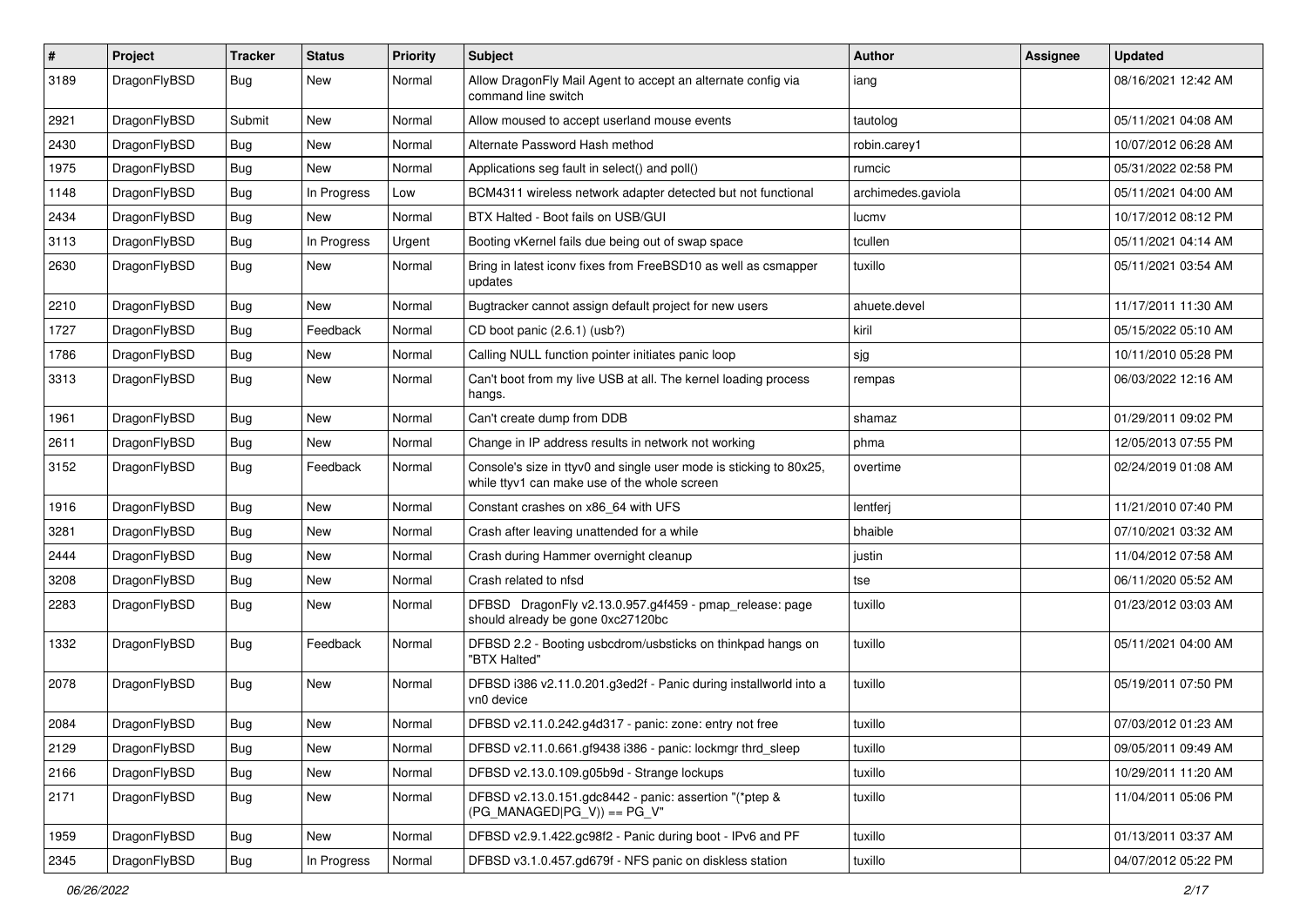| #    | Project      | <b>Tracker</b> | <b>Status</b> | <b>Priority</b> | Subject                                                                                                   | <b>Author</b> | Assignee | <b>Updated</b>      |
|------|--------------|----------------|---------------|-----------------|-----------------------------------------------------------------------------------------------------------|---------------|----------|---------------------|
| 2351 | DragonFlyBSD | Bug            | In Progress   | Normal          | DFBSD v3.1.0.579.g44ccf - Stuck during startup, random freezes                                            | tuxillo       |          | 04/24/2012 08:21 AM |
| 2498 | DragonFlyBSD | <b>Bug</b>     | New           | Normal          | DFBSD v3.2.2-RELEASE - LIST_FIRST(&bp->b_dep) == NULL"<br>failed in vfs vmio release                      | tuxillo       |          | 05/31/2022 04:09 PM |
| 2495 | DragonFlyBSD | Bug            | <b>New</b>    | High            | DFBSD v3.3.0.960.g553fe7 - ocnt != 0" failed in<br>prop object release                                    | tuxillo       |          | 05/31/2022 04:08 PM |
| 2499 | DragonFlyBSD | Bug            | In Progress   | Urgent          | DRAGONFLY_3_2 lockd not responding correctly                                                              | Nerzhul       |          | 01/22/2013 12:47 PM |
| 2595 | DragonFlyBSD | Bug            | New           | Normal          | DragonFly 3.4.3 crashes on SUN Blade X6250 with Qlogic ISP 2432 Turvamies<br>FC card                      |               |          | 10/07/2013 11:53 AM |
| 2619 | DragonFlyBSD | Bug            | <b>New</b>    | Normal          | DragonFly 3.6 can't be installed on a 6TB volume                                                          | ftigeot       |          | 02/23/2014 11:55 PM |
| 3197 | DragonFlyBSD | Bug            | <b>New</b>    | Normal          | DragonFly upgrades                                                                                        | tse           |          | 04/18/2020 04:18 PM |
| 2556 | DragonFlyBSD | <b>Bug</b>     | Feedback      | Normal          | DragonFly v3.5.0.81.gd3479 - Process signal weirdness                                                     | tuxillo       |          | 12/17/2013 03:48 PM |
| 3124 | DragonFlyBSD | <b>Bug</b>     | New           | High            | DragonFlyBSD 5.0.2 with Hammer2 with UEFI install doesn't boot                                            | wiesl         |          | 06/18/2019 05:07 AM |
| 3299 | DragonFlyBSD | <b>Bug</b>     | In Progress   | Normal          | DragonFlyBSD reports utterly wrong uptime (most of the time, right<br>after booting in)                   | adrian        |          | 11/11/2021 01:43 PM |
| 1669 | DragonFlyBSD | Bug            | In Progress   | Normal          | Drive wont open using button                                                                              | elekktretterr |          | 02/29/2012 12:05 PM |
| 3147 | DragonFlyBSD | Submit         | New           | Normal          | Enable headless installation                                                                              | ddegroot      |          | 10/09/2018 01:25 PM |
| 979  | DragonFlyBSD | Bug            | Feedback      | Normal          | Failure-prone USB mass storage (SB600? msdosfs? CAM?)                                                     | floid         |          | 01/15/2015 08:38 AM |
| 2799 | DragonFlyBSD | Bug            | <b>New</b>    | Normal          | Fatal trap 12 caused by moused(8) -p/dev/cual0                                                            | opvalues      |          | 03/04/2015 11:01 PM |
| 2072 | DragonFlyBSD | <b>Bug</b>     | <b>New</b>    | Normal          | Fatal trap 12: stopped at lwkt_send_ipiq3                                                                 | rumcic        |          | 05/17/2011 04:12 AM |
| 3266 | DragonFlyBSD | <b>Bug</b>     | New           | High            | Filesystems broken due to "KKASSERT(count &<br>TOK_COUNTMASK);"                                           | tkusumi       |          | 03/15/2021 01:21 PM |
| 2638 | DragonFlyBSD | Bug            | Feedback      | High            | Fix machdep.pmap_mmu_optimize                                                                             | tuxillo       |          | 05/11/2021 04:07 AM |
| 3201 | DragonFlyBSD | Submit         | <b>New</b>    | Normal          | Fixes make search display                                                                                 | htse          |          | 08/20/2021 04:02 PM |
| 1877 | DragonFlyBSD | <b>Bug</b>     | New           | Normal          | Freeze during 1st hammer cleanup after new install                                                        | elekktretterr |          | 05/15/2022 11:43 AM |
| 1947 | DragonFlyBSD | Bug            | New           | Low             | GA-880GM-UD2H (rev. 1.3) AHCI fails to detect disks at the end of<br>the RAID controller                  | eocallaghan   |          | 11/27/2021 08:46 AM |
| 2674 | DragonFlyBSD | Bug            | <b>New</b>    | Normal          | <b>GPT Support</b>                                                                                        | ftigeot       |          | 12/28/2015 02:54 PM |
| 3301 | DragonFlyBSD | <b>Bug</b>     | New           | Normal          | Gkrellm from the packages is not showing logged in users in main<br>window, logged in users always $== 0$ | adrian        |          | 01/08/2022 04:24 AM |
| 3047 | DragonFlyBSD | Bug            | <b>New</b>    | Normal          | HAMMER critical write error                                                                               | samuel        |          | 06/19/2019 09:50 AM |
| 1749 | DragonFlyBSD | Bug            | In Progress   | Normal          | HAMMER fsstress panic in hammer_flush_inode_core<br>'ip->flush_state != HAMMER_FST_FLUSH'                 | vsrinivas     |          | 05/11/2021 04:06 AM |
| 1744 | DragonFlyBSD | <b>Bug</b>     | In Progress   | Normal          | HAMMER fsstress panic in hammer_setup_child_callback                                                      | vsrinivas     |          | 05/11/2021 04:05 AM |
| 2898 | DragonFlyBSD | Bug            | New           | Normal          | <b>HAMMER</b> panic                                                                                       | pavalos       |          | 11/03/2018 07:05 AM |
| 1717 | DragonFlyBSD | <b>Bug</b>     | Feedback      | Normal          | HAMMER panic in hammer_cursor_down()                                                                      | josepht1      |          | 05/11/2021 04:05 AM |
| 2647 | DragonFlyBSD | Bug            | New           | Normal          | HAMMER panic on 3.6.0                                                                                     | tuxillo       |          | 05/11/2021 03:54 AM |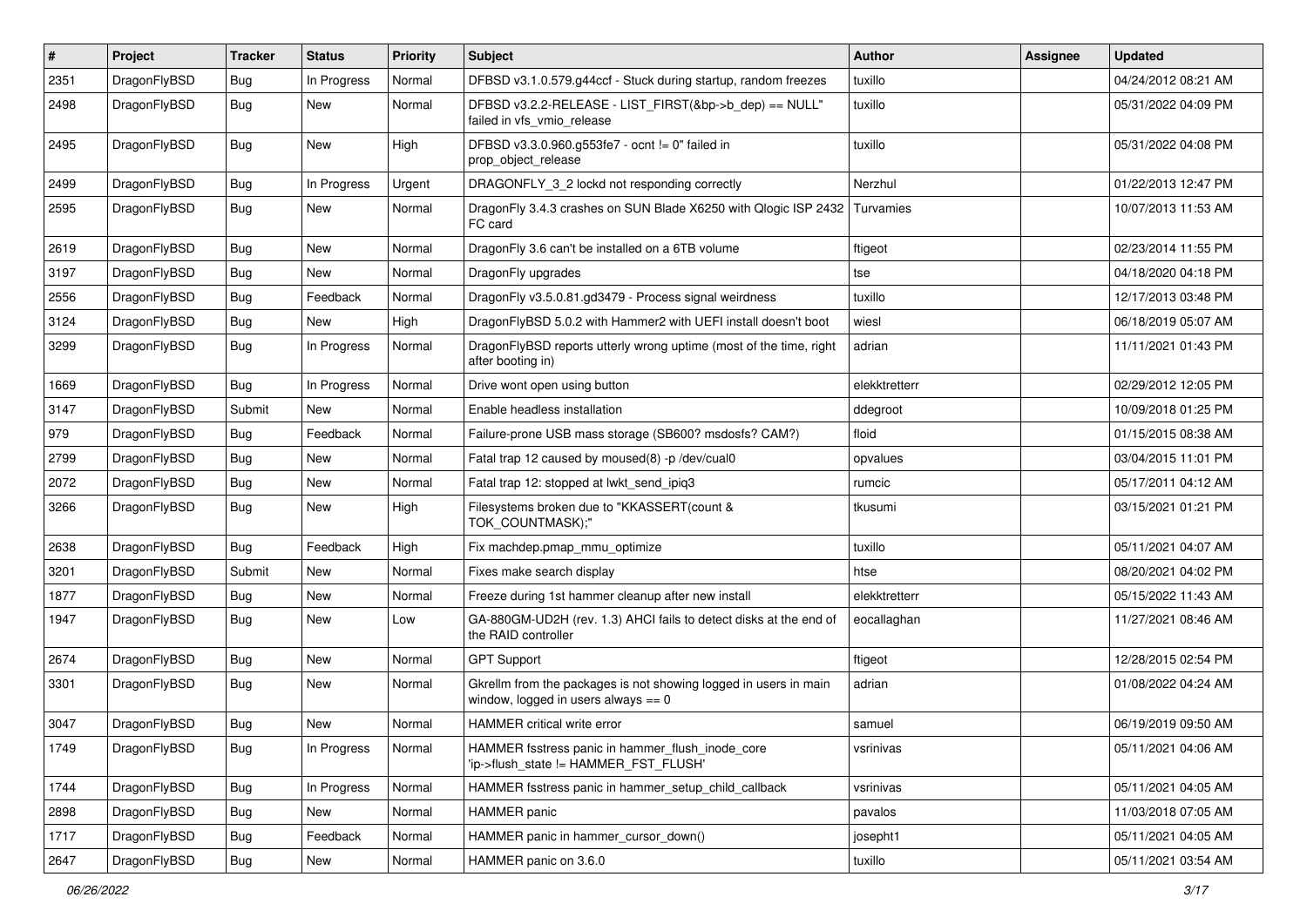| $\pmb{\#}$ | Project      | <b>Tracker</b> | <b>Status</b> | <b>Priority</b> | Subject                                                                                                                                                     | Author       | <b>Assignee</b> | <b>Updated</b>      |
|------------|--------------|----------------|---------------|-----------------|-------------------------------------------------------------------------------------------------------------------------------------------------------------|--------------|-----------------|---------------------|
| 2863       | DragonFlyBSD | Bug            | <b>New</b>    | Normal          | HAMMER synch tid is zero                                                                                                                                    | shamaz       |                 | 12/12/2015 11:24 PM |
| 2287       | DragonFlyBSD | <b>Bug</b>     | New           | Normal          | HAMMER(ROOT) Illegal UNDO TAIL signature at<br>300000001967c000                                                                                             | y0n3t4n1     |                 | 11/07/2018 01:22 AM |
| 3249       | DragonFlyBSD | Bug            | <b>New</b>    | Normal          | HAMMER2 fsync(2) not working properly                                                                                                                       | tkusumi      |                 | 09/21/2020 07:07 AM |
| 3246       | DragonFlyBSD | Bug            | <b>New</b>    | Normal          | HAMMER2 unable to handle ENOSPC properly                                                                                                                    | tkusumi      |                 | 09/04/2020 11:11 AM |
| 2803       | DragonFlyBSD | Bug            | New           | Normal          | HAMMER: Warning: UNDO area too small!                                                                                                                       | ftigeot      |                 | 03/11/2015 03:42 PM |
| 2958       | DragonFlyBSD | <b>Bug</b>     | Feedback      | Normal          | Hammer FS dies during pruning after massive write load                                                                                                      | neilb        |                 | 10/11/2016 04:20 AM |
| 2852       | DragonFlyBSD | Bug            | New           | Normal          | Hammer File System - hangs on undo during system boot / mount -<br>will not recover on DragonFlyBSD newer than 3.6.0                                        | abale        |                 | 05/11/2021 04:07 AM |
| 2347       | DragonFlyBSD | <b>Bug</b>     | Feedback      | High            | Hammer PFSes destroy does not give back full space allocated to<br>PFS.                                                                                     | sgeorge      |                 | 07/19/2012 01:11 AM |
| 1907       | DragonFlyBSD | Bug            | <b>New</b>    | Normal          | Hammer crash in hammer_flusher_flush()                                                                                                                      | swildner     |                 | 11/11/2010 05:07 AM |
| 3194       | DragonFlyBSD | Bug            | New           | High            | Hammer kernel crash on mirror-stream of PFS after upgrade<br>(assertion "cursor->flags &<br>HAMMER_CURSOR_ITERATE_CHECK" failed in<br>hammer_btree_iterate) | Anonymous    |                 | 06/29/2019 01:32 PM |
| 2915       | DragonFlyBSD | Bug            | New           | High            | Hammer mirror-copy problem                                                                                                                                  | t dfbsd      |                 | 08/25/2016 05:28 AM |
| 1330       | DragonFlyBSD | Bug            | Feedback      | Normal          | Hammer, usb disk, SYNCHRONIZE CACHE failure                                                                                                                 | josepht      |                 | 06/02/2014 04:56 AM |
| 2738       | DragonFlyBSD | Bug            | New           | Normal          | Hammer: Strange behavior when trying to recover old version of<br>moved file                                                                                | roland       |                 | 11/20/2014 08:02 AM |
| 3215       | DragonFlyBSD | Bug            | New           | Normal          | Hang in tcdrain(3) after write(3)                                                                                                                           | noloader     |                 | 11/25/2019 03:08 PM |
| 1718       | DragonFlyBSD | <b>Bug</b>     | Feedback      | Normal          | IDE disk drive not detected by x86_64 2.6.1 Live CD                                                                                                         | bcox         |                 | 11/27/2021 08:25 AM |
| 1882       | DragonFlyBSD | Bug            | New           | Low             | Idea for handling new USB vendor/device codes                                                                                                               | bmk          |                 | 10/20/2010 12:15 PM |
| 2535       | DragonFlyBSD | Bug            | New           | Normal          | Imap processes apparentlt blocked on disk I/O                                                                                                               | ftigeot      |                 | 04/02/2013 09:31 AM |
| 1836       | DragonFlyBSD | Bug            | New           | Normal          | Incorrect TCP checksum show up in tcpdump                                                                                                                   | robgar1      |                 | 05/15/2022 11:22 AM |
| 1144       | DragonFlyBSD | <b>Bug</b>     | Feedback      | Normal          | Incorrect clock under KVM                                                                                                                                   | msylvan      |                 | 03/09/2013 01:17 PM |
| 2858       | DragonFlyBSD | Bug            | New           | Low             | Installer "Local or UTC" question should have "No" selected by<br>default.                                                                                  | cgag         |                 | 12/02/2015 01:18 PM |
| 2859       | DragonFlyBSD | Bug            | New           | Low             | Installer configuration menu always highlights "Select timezone", no<br>matter which step was last completed.                                               | cgag         |                 | 12/02/2015 01:54 PM |
| 3120       | DragonFlyBSD | Bug            | New           | Normal          | Intel AC 8260 firmware does not load                                                                                                                        | Vintodrimmer |                 | 08/28/2018 03:30 AM |
| 2994       | DragonFlyBSD | Bug            | New           | Normal          | Intermittent boot hangs after git: hammer - HAMMER Version 7                                                                                                | davshao      |                 | 03/30/2017 02:06 PM |
| 1486       | DragonFlyBSD | Bug            | Feedback      | Normal          | Interrupt storm related to SATA DVD device                                                                                                                  | hasso        |                 | 05/11/2021 04:01 AM |
| 3269       | DragonFlyBSD | Bug            | In Progress   | Normal          | Is double-buffer'd buf still required by HAMMER2?                                                                                                           | tkusumi      |                 | 05/12/2021 04:09 PM |
| 1192       | DragonFlyBSD | Submit         | New           | Normal          | KKASSERTs in sys/kern/uipc_{msg,socket}.c are too strict                                                                                                    | rumcic       |                 | 05/11/2021 04:07 AM |
| 3280       | DragonFlyBSD | <b>Bug</b>     | New           | Normal          | KMS console and i915(4) not working in 6.0                                                                                                                  | cmusser      |                 | 07/10/2021 03:35 AM |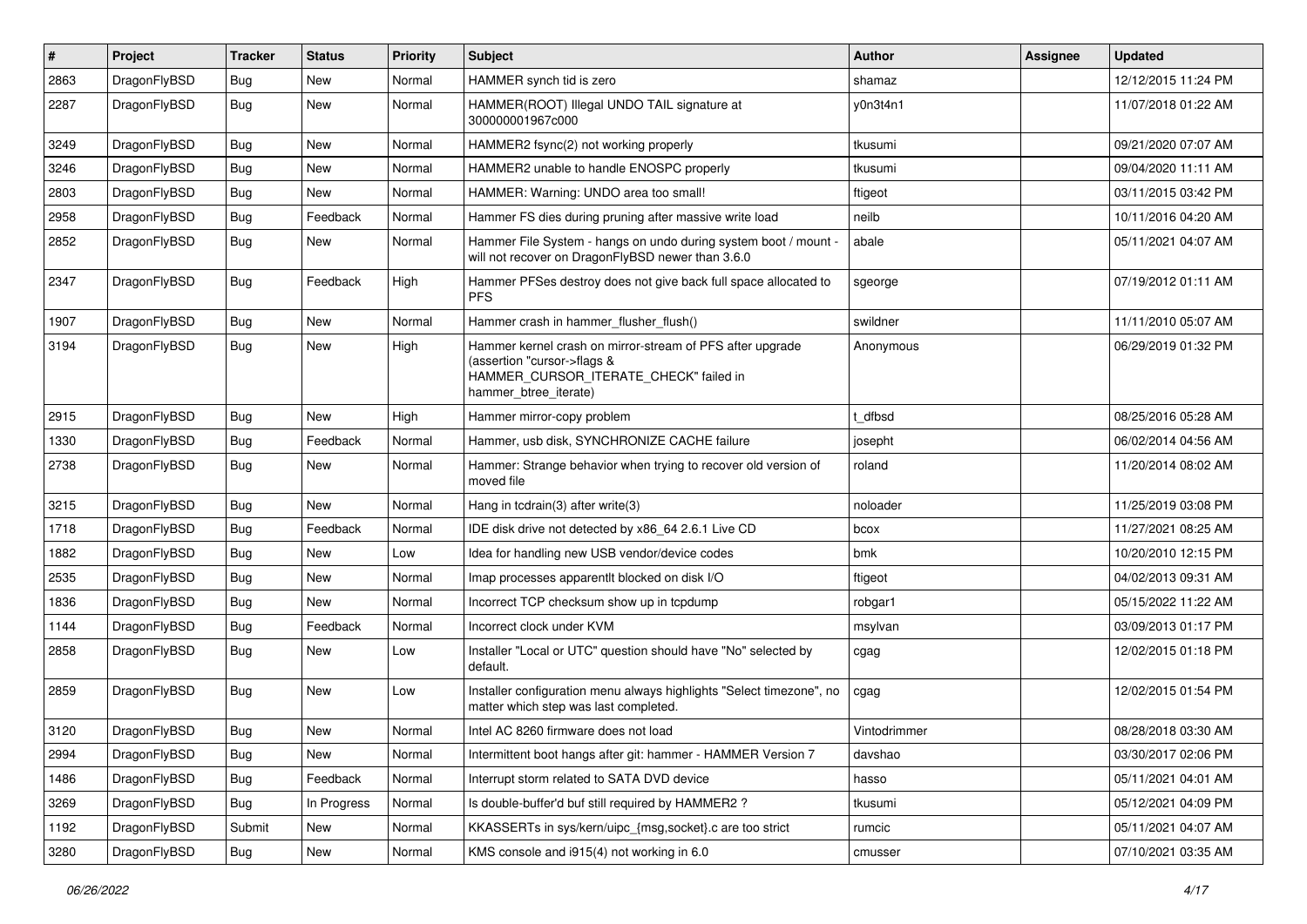| $\sharp$ | Project      | <b>Tracker</b> | <b>Status</b> | <b>Priority</b> | Subject                                                                                | Author        | Assignee | <b>Updated</b>      |
|----------|--------------|----------------|---------------|-----------------|----------------------------------------------------------------------------------------|---------------|----------|---------------------|
| 2473     | DragonFlyBSD | <b>Bug</b>     | New           | Normal          | Kernel crash when trying to up the wpi0 device (Dfly<br>v3.3.0.758.g47388-DEVELOPMENT) | tomaz         |          | 02/24/2014 08:50 AM |
| 2250     | DragonFlyBSD | <b>Bug</b>     | <b>New</b>    | Normal          | Kernel panic                                                                           | adamk         |          | 11/23/2018 01:10 AM |
| 3247     | DragonFlyBSD | <b>Bug</b>     | New           | Normal          | Kernel panic doing nothing much                                                        | phma          |          | 09/12/2020 11:40 PM |
| 1594     | DragonFlyBSD | Bug            | <b>New</b>    | Normal          | Kernel panic during boot from Live CD on Dell E6400                                    | bodie         |          | 05/11/2021 03:54 AM |
| 2891     | DragonFlyBSD | <b>Bug</b>     | New           | Normal          | Kernel panic in IEEE802.11 related code                                                | shamaz        |          | 05/29/2016 05:49 PM |
| 3235     | DragonFlyBSD | <b>Bug</b>     | New           | Normal          | Kernel panic in devfs_vnops.c                                                          | mneumann      |          | 04/28/2020 07:00 AM |
| 3224     | DragonFlyBSD | <b>Bug</b>     | <b>New</b>    | Normal          | Kernel panic when trying to ping6                                                      | zhtw          |          | 03/08/2020 08:55 AM |
| 3129     | DragonFlyBSD | <b>Bug</b>     | New           | High            | Kernel panic with 5.2.0 on A2SDi-4C-HLN4F                                              | stateless     |          | 04/24/2018 12:50 AM |
| 2052     | DragonFlyBSD | Bug            | <b>New</b>    | Normal          | Kernel panic: CPU APIC ID out of range                                                 | Anonymous     |          | 05/02/2011 11:06 AM |
| 2421     | DragonFlyBSD | <b>Bug</b>     | New           | High            | Kernel panic: vm fault: page 0xc0f70000 not busy!                                      | lentferj      |          | 10/03/2012 08:16 AM |
| 3218     | DragonFlyBSD | <b>Bug</b>     | New           | Normal          | Kernel panics are not sent to comconsole when booted over EFI                          | mqudsi        |          | 12/02/2019 08:52 PM |
| 1899     | DragonFlyBSD | <b>Bug</b>     | New           | Normal          | Keyboard doesn't work                                                                  | fransm        |          | 05/15/2022 03:32 PM |
| 2004     | DragonFlyBSD | <b>Bug</b>     | New           | Normal          | LWKT_WAIT_IPIQ panic                                                                   | steve         |          | 03/08/2011 05:46 PM |
| 2396     | DragonFlyBSD | Bug            | Feedback      | High            | Latest 3.1 development version core dumps while destroying master<br><b>PFS</b>        | sgeorge       |          | 01/23/2013 04:10 PM |
| 2414     | DragonFlyBSD | Bug            | In Progress   | Normal          | Lenovo S10 acpi freeze (not new)                                                       | davshao       |          | 05/11/2021 04:13 AM |
| 1591     | DragonFlyBSD | Bug            | Feedback      | Normal          | Lenovo X301 hangs with AHCI Driver CMD TIMEOUT<br>STS=d0 <bsy></bsy>                   | eocallaghan   |          | 05/11/2021 04:05 AM |
| 1502     | DragonFlyBSD | Bug            | In Progress   | Normal          | Lock while deleting files from nohistory HAMMER directories                            | hasso         |          | 03/10/2013 04:28 AM |
| 3165     | DragonFlyBSD | <b>Bug</b>     | New           | Normal          | Looping at boot time                                                                   | gop           |          | 12/28/2018 01:04 PM |
| 1456     | DragonFlyBSD | <b>Bug</b>     | Feedback      | Normal          | Microsoft wireless desktop problems                                                    | elekktretterr |          | 01/15/2015 08:34 AM |
| 2887     | DragonFlyBSD | Bug            | New           | Low             | Missing extattr_namespace_to_string and<br>extattr string to namespace functions       | rubenk        |          | 02/06/2016 05:09 AM |
| 1463     | DragonFlyBSD | Bug            | New           | Normal          | Mountroot before drives are initialized                                                | elekktretterr |          | 12/07/2010 01:30 PM |
| 3111     | DragonFlyBSD | Bug            | In Progress   | High            | Mouse lags every second heavily under X11                                              | mneumann      |          | 12/12/2017 09:46 PM |
| 1695     | DragonFlyBSD | Bug            | New           | Normal          | NFS-related system breakdown                                                           | Anonymous     |          | 04/10/2014 12:35 AM |
| 3310     | DragonFlyBSD | Bug            | In Progress   | Normal          | NVMM+QEMU fail to boot with UEFI: Mem Assist Failed<br>[gpa=0xfffffff0]                | liweitianux   |          | 01/11/2022 03:22 PM |
| 3317     | DragonFlyBSD | <b>Bug</b>     | In Progress   | Normal          | Network vtnet0 not working on Hetzner cloud                                            | mneumann      |          | 06/18/2022 03:55 AM |
| 1774     | DragonFlyBSD | <b>Bug</b>     | <b>New</b>    | Normal          | New IP header cleanup branch available for testing                                     | dillon        |          | 05/15/2022 10:59 AM |
| 2051     | DragonFlyBSD | <b>Bug</b>     | New           | Normal          | No ipv6 lan route entry created on 2.10                                                | ftigeot       |          | 04/21/2011 10:37 AM |
| 2161     | DragonFlyBSD | <b>Bug</b>     | New           | Normal          | Outdated xorg.conf file gets installed into etc and screws up mouse                    | eocallaghan   |          | 10/27/2011 01:51 PM |
| 3101     | DragonFlyBSD | <b>Bug</b>     | <b>New</b>    | Low             | PFI CGI install not working in dragonflybsd 5.0.1 USB install                          | bnegre82      |          | 05/11/2021 04:14 AM |
| 3199     | DragonFlyBSD | <b>Bug</b>     | New           | Normal          | PFS label not found panic                                                              | tse           |          | 08/21/2019 03:51 AM |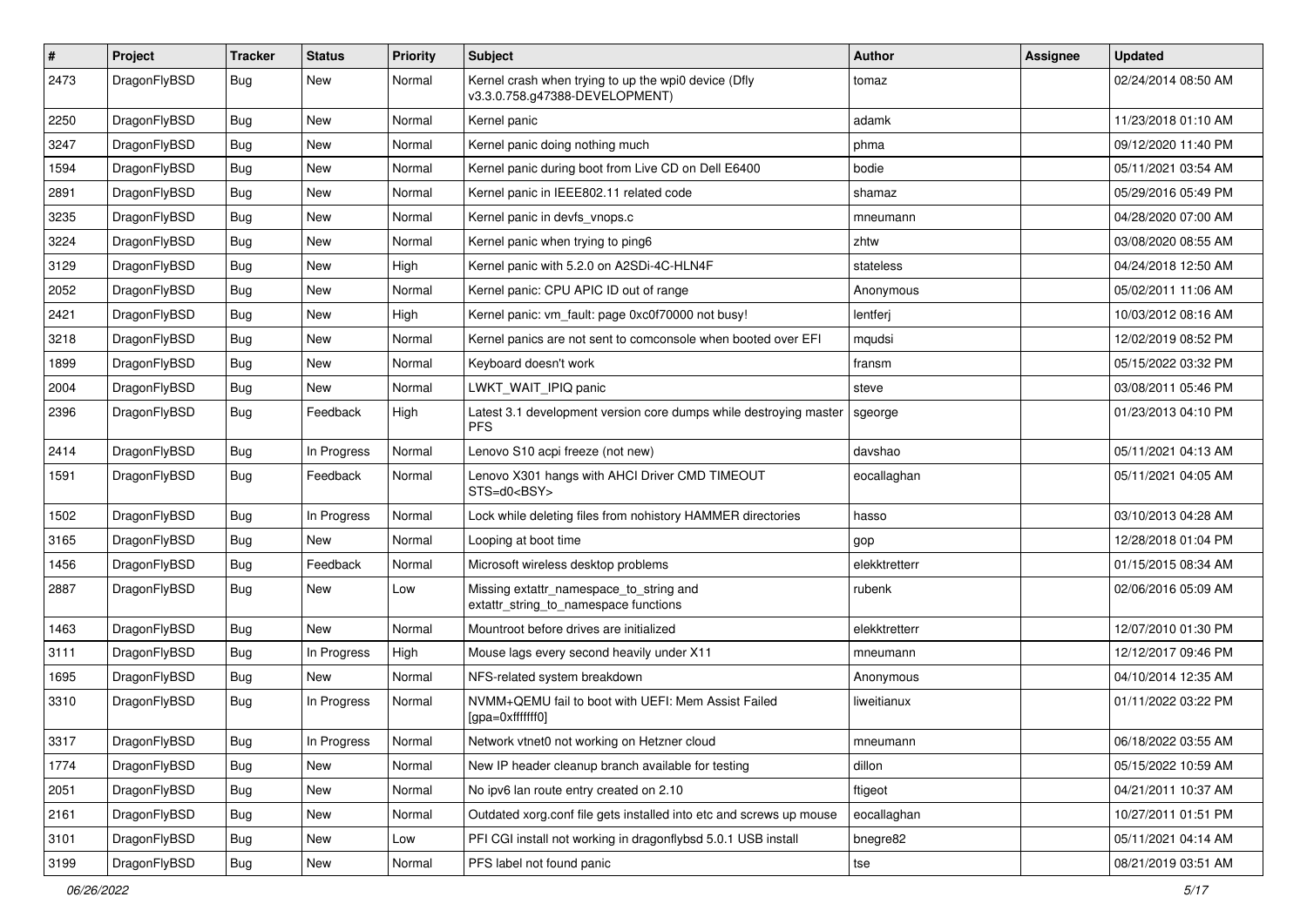| $\pmb{\#}$ | Project      | <b>Tracker</b> | <b>Status</b> | <b>Priority</b> | <b>Subject</b>                                                                                  | Author          | Assignee | <b>Updated</b>      |
|------------|--------------|----------------|---------------|-----------------|-------------------------------------------------------------------------------------------------|-----------------|----------|---------------------|
| 1580       | DragonFlyBSD | Bug            | Feedback      | Normal          | Panic (Fatal trap 12: page fault while in kernel mode) while playing<br>with pf and netif names | rumcic          |          | 12/21/2018 01:21 AM |
| 2812       | DragonFlyBSD | <b>Bug</b>     | <b>New</b>    | Normal          | Panic on Intel DE3815TYKHE                                                                      | tmorp           |          | 05/14/2015 03:14 PM |
| 2071       | DragonFlyBSD | Bug            | New           | High            | Panic on assertion: (int)(flg->seq - seq) > 0 in hammer_flusher_flush<br>after inode error      | vsrinivas       |          | 06/12/2011 07:59 AM |
| 2081       | DragonFlyBSD | <b>Bug</b>     | Feedback      | Normal          | Panic on device "detach" / "failure"                                                            | vsrinivas       |          | 02/29/2012 07:11 AM |
| 1939       | DragonFlyBSD | <b>Bug</b>     | New           | Normal          | Panic on nightly build and stress test box                                                      | lentferj        |          | 12/18/2010 08:41 AM |
| 1250       | DragonFlyBSD | <b>Bug</b>     | Feedback      | Normal          | Panic upon plugging an USB flash drive into the machine                                         | rumcic          |          | 03/10/2013 05:17 AM |
| 1873       | DragonFlyBSD | <b>Bug</b>     | New           | Normal          | Panic upon usb mouse detach and reattaching                                                     | rumcic          |          | 02/01/2011 09:53 AM |
| 2641       | DragonFlyBSD | Bug            | New           | Normal          | Panic when loading natapci as module                                                            | tuxillo         |          | 05/11/2021 03:54 AM |
| 1860       | DragonFlyBSD | <b>Bug</b>     | Feedback      | Normal          | Panic while creating UFS fs on vn(4) for initrd                                                 | matthias        |          | 02/29/2012 07:16 AM |
| 884        | DragonFlyBSD | Bug            | In Progress   | High            | Performance/memory problems under filesystem IO load                                            | hasso           |          | 05/11/2021 03:50 AM |
| 2020       | DragonFlyBSD | <b>Bug</b>     | New           | Low             | Port brcm80211 driver from Linux to DragonFly BSD                                               | studer          |          | 03/05/2011 10:54 PM |
| 2617       | DragonFlyBSD | <b>Bug</b>     | Feedback      | Normal          | Possible issue with wireless mouse on 3.6 release                                               | FilippoMo       |          | 01/14/2015 03:42 PM |
| 1668       | DragonFlyBSD | Bug            | Feedback      | Normal          | Power button not working                                                                        | elekktretterr   |          | 03/10/2013 06:22 AM |
| 3117       | DragonFlyBSD | <b>Bug</b>     | New           | Normal          | Problem with colours if "intel" video-driver used                                               | dpostolov       |          | 01/07/2018 11:35 PM |
| 2881       | DragonFlyBSD | <b>Bug</b>     | New           | Normal          | Pulseaudio hangs/resets system when starting X11                                                | mneumann        |          | 01/09/2016 03:08 AM |
| 3134       | DragonFlyBSD | Bug            | <b>New</b>    | Normal          | RFC 3021 (/31 networks) appear to be unsupported                                                | jailbird        |          | 05/16/2018 11:03 PM |
| 2288       | DragonFlyBSD | <b>Bug</b>     | Feedback      | Normal          | Random IO performance loss introduced since January 1st                                         | lentferj        |          | 01/23/2013 04:21 PM |
| 2509       | DragonFlyBSD | <b>Bug</b>     | New           | Normal          | Redefinition of DIRBLKSIZ in restore(8)                                                         | swildner        |          | 06/04/2022 04:40 AM |
| 2933       | DragonFlyBSD | Submit         | New           | Normal          | Remove unix domain socket support from cat(1)                                                   | sevan           |          | 08/01/2016 08:10 PM |
| 2629       | DragonFlyBSD | <b>Bug</b>     | New           | Normal          | Replace gcc44 with llvm34, clang34, and libc++                                                  | tuxillo         |          | 06/02/2014 02:30 PM |
| 3298       | DragonFlyBSD | Bug            | New           | Normal          | Running "w" and having logged in via XDM through VNC, "w" prints<br>an extra error message      | piecuch         |          | 10/25/2021 09:16 AM |
| 3029       | DragonFlyBSD | Bug            | <b>New</b>    | Normal          | Running DflyBSD 4.8 on FreeBSD bhyve as a guest                                                 | iron            |          | 05/13/2022 04:33 AM |
| 3300       | DragonFlyBSD | Bug            | <b>New</b>    | Normal          | Running Xvnc from TigerVNC package through the INETD daemon<br>in TCP WAIT mode fails hard      | adrian          |          | 01/08/2022 04:25 AM |
| 2095       | DragonFlyBSD | <b>Bug</b>     | New           | Low             | Running installer post-install: Unsupported DFUI transport "                                    | greenrd         |          | 06/26/2011 09:20 AM |
| 2587       | DragonFlyBSD | <b>Bug</b>     | New           | Normal          | SATA DVD writer not detected by DragonFly                                                       | srussell        |          | 09/04/2020 08:55 AM |
| 1194       | DragonFlyBSD | <b>Bug</b>     | New           | Normal          | SCSI errors while trying to copy photos from my camera                                          | elekktretterr   |          | 01/14/2015 04:39 PM |
| 3243       | DragonFlyBSD | <b>Bug</b>     | New           | Normal          | SMART status not reported properly for SSD disks                                                | daftaupe        |          | 09/09/2020 11:03 PM |
| 2731       | DragonFlyBSD | <b>Bug</b>     | In Progress   | Normal          | Screen full of random colors when starting Xorg with Intel Haswell<br>HD Graphics P4600         | ikatzmaier      |          | 11/12/2014 04:08 PM |
| 3278       | DragonFlyBSD | Bug            | New           | Normal          | Second screen image is distorted                                                                | arcade@b1t.name |          | 07/10/2021 03:36 AM |
| 2094       | DragonFlyBSD | <b>Bug</b>     | New           | Normal          | Segfault when gdb printing backtrace from core dump                                             | greenrd         |          | 06/25/2011 04:14 PM |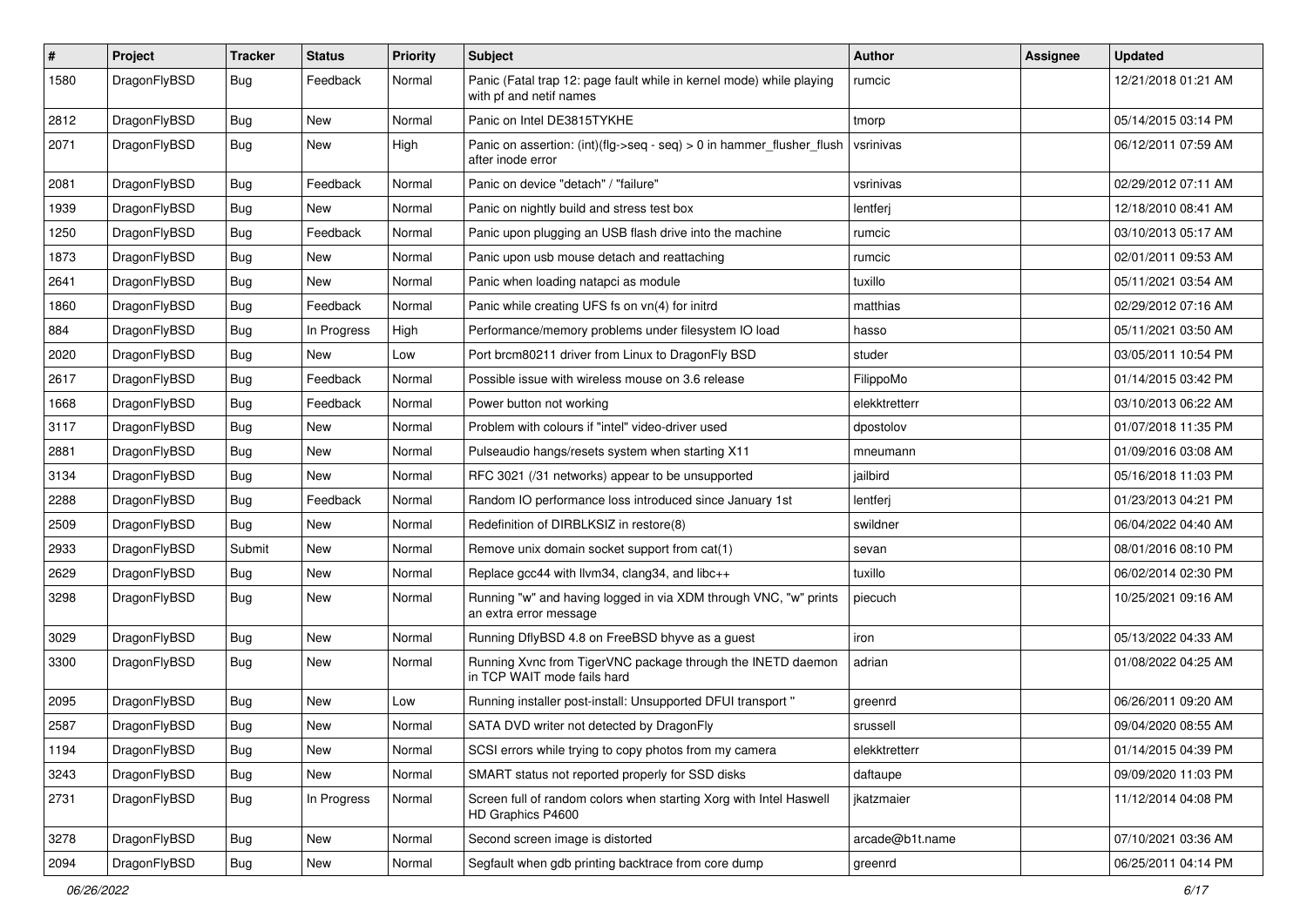| $\sharp$ | Project      | <b>Tracker</b> | <b>Status</b> | <b>Priority</b> | Subject                                                                                                   | Author          | Assignee | <b>Updated</b>      |
|----------|--------------|----------------|---------------|-----------------|-----------------------------------------------------------------------------------------------------------|-----------------|----------|---------------------|
| 1313     | DragonFlyBSD | <b>Bug</b>     | New           | Low             | Signal code in kernel needs major overhaul (signal queues,<br>si code, si addr)                           | hasso           |          | 05/11/2021 04:00 AM |
| 1336     | DragonFlyBSD | Bug            | In Progress   | Normal          | Still looking for reports of missed directory entries w/ HAMMER                                           | dillon          |          | 05/11/2021 04:00 AM |
| 2529     | DragonFlyBSD | <b>Bug</b>     | <b>New</b>    | Low             | Sundance network adapter is not detected and attached                                                     | kworr           |          | 03/25/2013 02:29 AM |
| 1884     | DragonFlyBSD | Bug            | New           | Normal          | System completely freezes while listening music (devbuf: malloc<br>limit exceeded)                        | shamaz          |          | 01/24/2011 05:00 PM |
| 2308     | DragonFlyBSD | Bug            | <b>New</b>    | Normal          | System freeze when unloading snd hda                                                                      | jaydg           |          | 02/19/2012 07:15 AM |
| 3157     | DragonFlyBSD | Bug            | New           | Normal          | TP-Link UE300 not working in 5.2-RELEASE                                                                  | tuxillo         |          | 11/15/2018 02:08 PM |
| 2820     | DragonFlyBSD | Bug            | New           | Normal          | TP-Link USB Wi-Fi adapter cannot be reattached to the system                                              | shamaz          |          | 05/22/2015 09:45 PM |
| 1982     | DragonFlyBSD | Bug            | <b>New</b>    | Low             | There is no linuxulator on x86-64                                                                         | herrgard        |          | 05/31/2022 02:25 PM |
| 2371     | DragonFlyBSD | Bug            | New           | Normal          | Timezone problem with America/Sao Paulo                                                                   | raitech         |          | 05/17/2012 01:42 PM |
| 2153     | DragonFlyBSD | Bug            | <b>New</b>    | Normal          | Too many unuseful warnings at boot                                                                        | juanfra684      |          | 10/18/2011 10:16 PM |
| 3311     | DragonFlyBSD | Bug            | New           | Low             | TrueCrypt support may cause kernel crash                                                                  | arcade@b1t.name |          | 04/29/2022 06:19 AM |
| 1613     | DragonFlyBSD | Bug            | Feedback      | Normal          | USB Keyboard not working on master                                                                        | elekktretterr   |          | 05/11/2021 04:05 AM |
| 3139     | DragonFlyBSD | Bug            | New           | Normal          | USB Mouse Does Not Work in DragonflyBSD guest on VirtualBox                                               | chiguy1256      |          | 06/24/2018 10:14 PM |
| 2802     | DragonFlyBSD | Bug            | New           | Normal          | USB Wifi urtwn0 crash from cd boot                                                                        | opvalues        |          | 03/10/2015 01:07 AM |
| 846      | DragonFlyBSD | Bug            | Feedback      | Normal          | USB bugs:usb mouse can't used!                                                                            | frankning       |          | 01/15/2015 08:36 AM |
| 2077     | DragonFlyBSD | Bug            | <b>New</b>    | Normal          | USB devices conflicting                                                                                   | srussell        |          | 05/17/2011 05:12 PM |
| 2061     | DragonFlyBSD | Bug            | <b>New</b>    | Normal          | USB keyboard boot panic                                                                                   | sjg             |          | 05/04/2012 12:20 AM |
| 2675     | DragonFlyBSD | Bug            | <b>New</b>    | Low             | Ultimate N WiFi Link 5300 get iwn_intr: fatal firmware error on 5GHz                                      | revuwa          |          | 05/11/2021 04:07 AM |
| 1454     | DragonFlyBSD | <b>Bug</b>     | Feedback      | Normal          | Unable to boot from external USB DVD drive                                                                | elekktretterr   |          | 05/11/2021 04:01 AM |
| 1560     | DragonFlyBSD | <b>Bug</b>     | Feedback      | Normal          | Unable to modify partition table on ThinkPad T61p during install                                          | rehsack         |          | 01/15/2015 08:57 AM |
| 2316     | DragonFlyBSD | Bug            | New           | Normal          | Ungraceful invalid password handling for adding a new user in the<br>installer                            | rune            |          | 04/27/2012 11:23 PM |
| 2622     | DragonFlyBSD | Bug            | <b>New</b>    | Normal          | VAIO FIT15E fn keys support                                                                               | nonsolosoft     |          | 12/31/2013 01:31 AM |
| 2631     | DragonFlyBSD | Bug            | In Progress   | Low             | Verify library versioning current with full package build and switch it<br>on (after publishing packages) | tuxillo         |          | 05/11/2021 04:06 AM |
| 2125     | DragonFlyBSD | Bug            | New           | Normal          | Weird garbage in dmesg                                                                                    | herrgard        |          | 08/30/2011 08:04 PM |
| 3302     | DragonFlyBSD | <b>Bug</b>     | <b>New</b>    | Normal          | Will not boot on System76 Lemur Pro (lemp10)                                                              | piecuch         |          | 11/03/2021 10:21 AM |
| 2360     | DragonFlyBSD | <b>Bug</b>     | In Progress   | Normal          | Wishlist: virtio driver import                                                                            | vsrinivas       |          | 06/04/2022 04:16 AM |
| 3284     | DragonFlyBSD | <b>Bug</b>     | <b>New</b>    | Normal          | Wrong towlower() result for U+038A                                                                        | bhaible         |          | 07/10/2021 03:34 AM |
| 2808     | DragonFlyBSD | <b>Bug</b>     | New           | Normal          | X freeze by switching between X and VT - results in black screen                                          | lukesky333      |          | 05/11/2021 03:55 AM |
| 2311     | DragonFlyBSD | <b>Bug</b>     | New           | Normal          | Xorg crash having something to do with drm                                                                | phma            |          | 02/22/2012 09:59 AM |
| 3226     | DragonFlyBSD | <b>Bug</b>     | New           | Normal          | Xorg freezes in vm: thread stuck in "objtrm1"                                                             | peeter          |          | 04/08/2020 02:10 AM |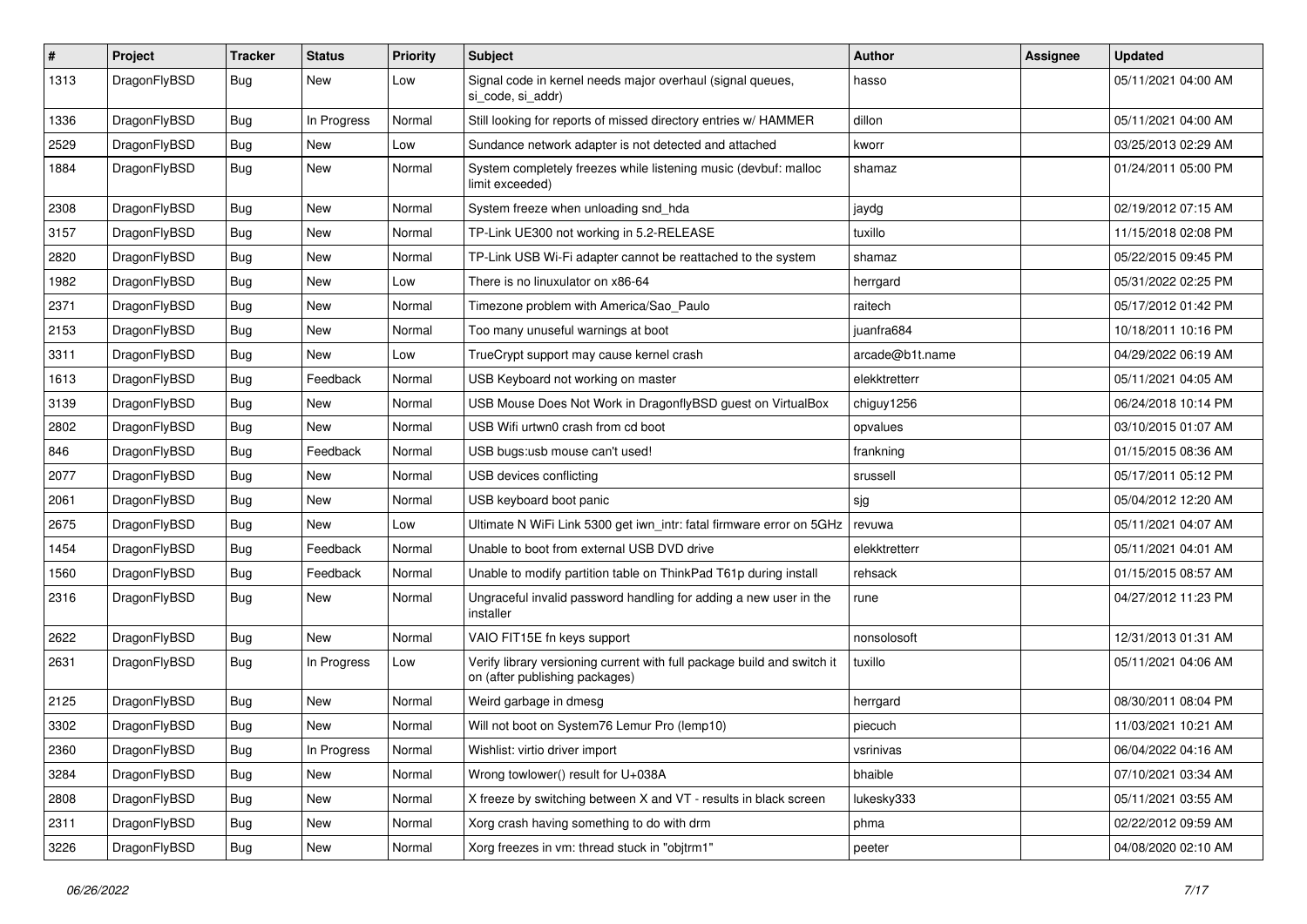| $\pmb{\#}$ | Project      | <b>Tracker</b> | <b>Status</b> | <b>Priority</b> | Subject                                                                                         | Author            | Assignee | <b>Updated</b>      |
|------------|--------------|----------------|---------------|-----------------|-------------------------------------------------------------------------------------------------|-------------------|----------|---------------------|
| 2098       | DragonFlyBSD | Submit         | New           | Normal          | [PATCH] correct ath man page example<br>(/usr/src/share/man/man4/ath.4)                         | nobody            |          | 11/15/2011 12:27 AM |
| 2122       | DragonFlyBSD | Submit         | New           | Normal          | [Review] Fixes to the VFS layer                                                                 | ftigeot           |          | 05/31/2022 03:25 PM |
| 2878       | DragonFlyBSD | Bug            | New           | Low             | [fix] CCVER problem when using clang and cpu extensions<br>(intrinsics)                         | arcade@b1t.name   |          | 06/24/2016 04:25 AM |
| 2115       | DragonFlyBSD | <b>Bug</b>     | New           | Normal          | [msk] system freeze after receive some paquet                                                   | bsdsx             |          | 08/22/2011 10:22 AM |
| 2306       | DragonFlyBSD | Bug            | New           | Normal          | a crash starts the kernel debugger in text mode, but just reboots in X                          | phma              |          | 02/11/2012 08:02 PM |
| 1521       | DragonFlyBSD | Bug            | Feedback      | Normal          | amd64 2.4 livecd won't mount root at boot                                                       | bolapara          |          | 01/28/2018 03:45 AM |
| 2459       | DragonFlyBSD | Bug            | Feedback      | Normal          | apic problems with HP Probook 4510s                                                             | thowe             |          | 11/27/2021 08:22 AM |
| 3143       | DragonFlyBSD | Bug            | <b>New</b>    | Normal          | assertion "0" failed in hammer2_inode_xop_chain_sync                                            | cbin              |          | 07/18/2018 12:50 PM |
| 1246       | DragonFlyBSD | Bug            | New           | Normal          | bad resolution (monitor desync) with livedvd                                                    | Przem0l           |          | 02/18/2014 06:29 AM |
| 1525       | DragonFlyBSD | Bug            | <b>New</b>    | Normal          | boehm-gc problems                                                                               | hasso             |          | 10/13/2012 07:13 PM |
| 806        | DragonFlyBSD | Bug            | Feedback      | Normal          | boot error on MacBook                                                                           | tralamazza        |          | 06/04/2022 05:28 AM |
| 2680       | DragonFlyBSD | <b>Bug</b>     | <b>New</b>    | Low             | boot0cfg update makes box unbootable                                                            | herrgard          |          | 06/10/2014 06:02 AM |
| 3006       | DragonFlyBSD | Bug            | New           | Normal          | boot0cfg: panic in kern_udev.c in function _udev_dict_set_cstr when<br>installing in VirtualBox | MichiGreat        |          | 04/01/2017 02:22 PM |
| 2882       | DragonFlyBSD | Bug            | <b>New</b>    | Low             | bridge sends packets from individual interfaces                                                 | arcade@b1t.name   |          | 01/09/2016 12:43 PM |
| 2531       | DragonFlyBSD | Bug            | <b>New</b>    | Normal          | camcontrol fails to disable APM                                                                 | m.lombardi85      |          | 03/23/2013 12:28 PM |
| 2924       | DragonFlyBSD | Bug            | New           | Normal          | cat -v fails to tag characters in extended table with M- prefix with<br>some locales            | sevan             |          | 07/11/2016 07:18 AM |
| 1618       | DragonFlyBSD | Bug            | Feedback      | Normal          | collision for 'struct pmap' when using RPC and <sys user.h=""></sys>                            | carenas           |          | 05/11/2021 04:05 AM |
| 3240       | DragonFlyBSD | Bug            | New           | High            | compile error because of openssl with /usr/dports/security/rhash for<br>mysql 8 install         | <b>UlasSAYGIN</b> |          | 06/04/2020 08:05 AM |
| 2389       | DragonFlyBSD | <b>Bug</b>     | <b>New</b>    | Normal          | computer crashed while listing processes                                                        | phma              |          | 06/18/2012 02:49 PM |
| 2712       | DragonFlyBSD | Bug            | <b>New</b>    | Normal          | connect(2) returns EINVAL when retrying after ECONNREFUSED                                      | jorisgio          |          | 08/14/2014 05:31 PM |
| 2621       | DragonFlyBSD | Bug            | <b>New</b>    | Normal          | core dump using cdrom                                                                           | nonsolosoft       |          | 12/27/2013 12:43 AM |
| 3110       | DragonFlyBSD | Bug            | New           | Normal          | crash with ipfw3 under load                                                                     | bnegre82          |          | 12/09/2017 06:22 AM |
| 2547       | DragonFlyBSD | Bug            | New           | High            | crashed while doing a dry run of pkg_rolling-replace                                            | phma              |          | 04/18/2013 10:40 PM |
| 2319       | DragonFlyBSD | Bug            | New           | Normal          | crypt/passwd forward compat                                                                     | c.turner1         |          | 02/28/2012 12:39 PM |
| 2569       | DragonFlyBSD | Bug            | New           | Normal          | ctime NFS                                                                                       | terney            |          | 08/11/2013 04:35 AM |
| 3116       | DragonFlyBSD | <b>Bug</b>     | New           | Normal          | da0 detects on very big volume if to _remove_ usb install stick and<br>reboot on Intel NUC5PPYH | dpostolov         |          | 01/07/2018 09:40 PM |
| 2917       | DragonFlyBSD | <b>Bug</b>     | New           | Normal          | da8: reading primary partition table: error accessing offset<br>000000000000 for 512            | liweitianux       |          | 05/11/2021 08:43 PM |
| 2604       | DragonFlyBSD | <b>Bug</b>     | New           | Normal          | dell laptop does not boot with LATEST                                                           | isenmann          |          | 11/20/2013 02:07 AM |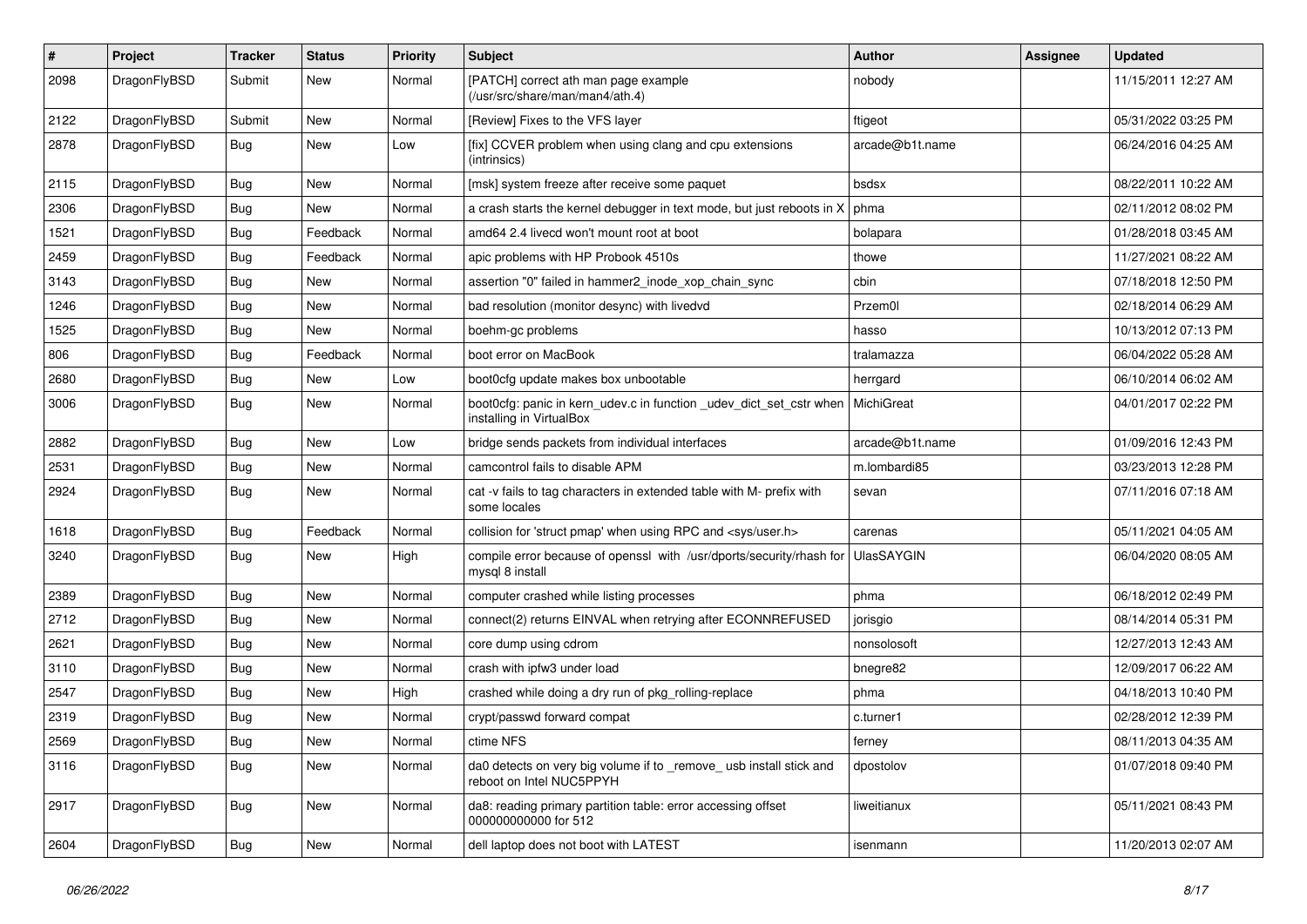| $\pmb{\#}$ | Project      | <b>Tracker</b> | <b>Status</b> | <b>Priority</b> | <b>Subject</b>                                                             | Author            | <b>Assignee</b> | <b>Updated</b>      |
|------------|--------------|----------------|---------------|-----------------|----------------------------------------------------------------------------|-------------------|-----------------|---------------------|
| 2082       | DragonFlyBSD | Bug            | New           | Normal          | dfbsd 2.10.1 amd64 - mc port build error with 'bmake bin-install'          | sun-doctor        |                 | 05/25/2011 07:18 PM |
| 3141       | DragonFlyBSD | Bug            | <b>New</b>    | Normal          | dhclient blocks boot process                                               | rowo              |                 | 12/16/2018 11:01 AM |
| 1951       | DragonFlyBSD | Bug            | <b>New</b>    | Normal          | dma_timeouts at phyaddr on a good hdd                                      | peur.neu          |                 | 01/04/2011 07:12 AM |
| 2886       | DragonFlyBSD | Bug            | New           | Normal          | dragonfly mail agent: sending a testmail causes high system load           | worf              |                 | 02/05/2016 05:53 AM |
| 3011       | DragonFlyBSD | Bug            | In Progress   | Normal          | dragonfly/sys/dev/netif/re/re.c: suspicious code ?                         | dcb               |                 | 07/29/2017 01:26 AM |
| 2806       | DragonFlyBSD | <b>Bug</b>     | New           | Normal          | failed to configure a link-local address on ath $0$ (errno = 22)           | Chingyuan         |                 | 05/25/2021 01:00 AM |
| 2790       | DragonFlyBSD | Submit         | New           | Low             | filedesc softrefs increment code factoring                                 | dclink            |                 | 02/21/2015 04:00 AM |
| 3041       | DragonFlyBSD | Submit         | New           | Normal          | firmware: Remove embedding of multiple images in one module.               | Anonymous         |                 | 12/25/2020 02:15 AM |
| 331        | DragonFlyBSD | Bug            | In Progress   | Normal          | ftpsesame (aka Bridging S01E03)                                            | bastyaelvtars     |                 | 03/09/2013 12:28 PM |
| 3222       | DragonFlyBSD | Bug            | New           | Normal          | gcc - undefined reference to '__atomic_load' (missing libatomic?)          | mneumann          |                 | 02/08/2020 02:45 AM |
| 2282       | DragonFlyBSD | <b>Bug</b>     | In Progress   | Normal          | gdb segfaults with certain corefiles                                       | tuxillo           |                 | 01/18/2012 04:40 PM |
| 2124       | DragonFlyBSD | Bug            | New           | Normal          | getty repeating too quickly on port /dev/ttyv0                             | sgeorge.ml        |                 | 09/01/2011 04:28 AM |
| 1943       | DragonFlyBSD | Bug            | New           | Normal          | hammer assertion panic                                                     | peter             |                 | 12/27/2010 12:45 AM |
| 2526       | DragonFlyBSD | Bug            | <b>New</b>    | Normal          | hammer cleanup doesn't run on first day of DST                             | pavalos           |                 | 10/18/2016 05:28 PM |
| 2387       | DragonFlyBSD | <b>Bug</b>     | <b>New</b>    | Normal          | hammer ignores -t during dedup                                             | phma              |                 | 06/17/2012 12:30 PM |
| 2123       | DragonFlyBSD | Bug            | <b>New</b>    | Normal          | hammer is losing files                                                     | schmir            |                 | 08/30/2011 07:56 PM |
| 2809       | DragonFlyBSD | <b>Bug</b>     | New           | Normal          | hammer mirror-stream                                                       | masu              |                 | 04/10/2015 12:33 AM |
| 1984       | DragonFlyBSD | <b>Bug</b>     | <b>New</b>    | Normal          | hammer mount fails after crash - HAMMER: FIFO record bad head<br>signature | thomas.nikolajsen |                 | 03/08/2011 06:57 PM |
| 2552       | DragonFlyBSD | Bug            | <b>New</b>    | Low             | hammer recovery should indicate progress                                   | phma              |                 | 05/03/2013 12:13 AM |
| 2857       | DragonFlyBSD | Bug            | New           | Normal          | hammer stalls via bitcoin-qt                                               | tkusumi           |                 | 11/30/2015 06:52 AM |
| 1307       | DragonFlyBSD | <b>Bug</b>     | In Progress   | Normal          | hammer tid -2 shows unexpected result                                      | corecode          |                 | 10/18/2016 05:29 PM |
| 3312       | DragonFlyBSD | Submit         | <b>New</b>    | Normal          | hammer2: redundant chain modify after chain creation                       | tkusumi           |                 | 05/15/2022 01:35 PM |
| 3316       | DragonFlyBSD | <b>Bug</b>     | New           | Normal          | hammer2_dirent_create() allows creating >1 dirents with the same<br>name   | tkusumi           |                 | 06/05/2022 12:35 PM |
| 2140       | DragonFlyBSD | <b>Bug</b>     | <b>New</b>    | High            | hammer_io_delallocate panic with 'duplicate entry' message                 | ttw               |                 | 10/07/2011 12:22 PM |
| 1398       | DragonFlyBSD | Submit         | In Progress   | Normal          | hdestroy(3) restricts hash key to point to malloc'ed space                 | Anonymous         |                 | 08/20/2021 04:06 PM |
| 2598       | DragonFlyBSD | <b>Bug</b>     | New           | Normal          | i386 via USB Booting                                                       | mbzadegan         |                 | 10/21/2013 02:28 AM |
| 2329       | DragonFlyBSD | Bug            | New           | Normal          | ibm x3550 & acpi                                                           | ano               |                 | 06/03/2014 11:37 AM |
| 2182       | DragonFlyBSD | <b>Bug</b>     | New           | Normal          | if_msk PHY FIFO underrun/overflow                                          | nonsolosoft       |                 | 09/03/2012 06:39 AM |
| 989        | DragonFlyBSD | <b>Bug</b>     | New           | Normal          | installer/fdisk trouble with wrapped values                                | Discodestroyer    |                 | 02/18/2014 06:27 AM |
| 285        | DragonFlyBSD | Bug            | Feedback      | Low             | interrupt latency with re without ip address configured                    | thomas.nikolajsen |                 | 02/20/2014 10:30 AM |
| 2788       | DragonFlyBSD | <b>Bug</b>     | New           | Normal          | ioctl GSLICEINFO: Not working for vnode slice                              | mneumann          |                 | 02/12/2015 07:49 AM |
| 2972       | DragonFlyBSD | <b>Bug</b>     | New           | Normal          | ipfw3 "deny to me" does not work correctly                                 | mneumann          |                 | 12/27/2016 12:11 PM |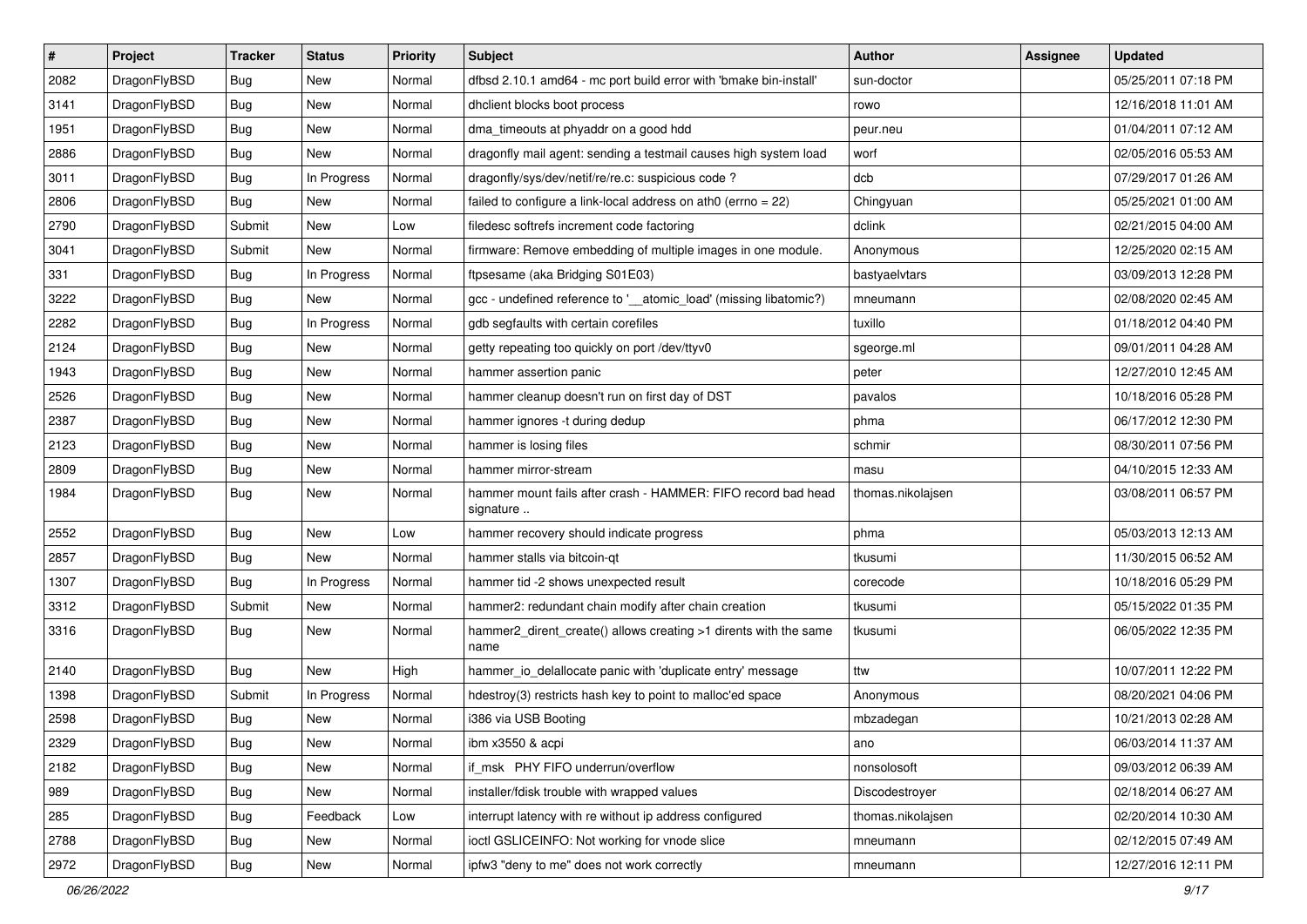| $\pmb{\#}$ | Project      | <b>Tracker</b> | <b>Status</b> | <b>Priority</b> | Subject                                                                                                  | <b>Author</b>     | Assignee | <b>Updated</b>      |
|------------|--------------|----------------|---------------|-----------------|----------------------------------------------------------------------------------------------------------|-------------------|----------|---------------------|
| 1867       | DragonFlyBSD | Bug            | New           | Normal          | it(4) motherboard and fan problems                                                                       | tuxillo           |          | 07/08/2011 10:48 AM |
| 2626       | DragonFlyBSD | Bug            | New           | Normal          | iwn driver drops with error: "firmware error 'iwn_intr: fatal firmware<br>error"                         | rodyaj            |          | 01/09/2014 05:50 AM |
| 1949       | DragonFlyBSD | <b>Bug</b>     | <b>New</b>    | Normal          | iwn panic                                                                                                | pavalos           |          | 01/30/2011 03:21 AM |
| 2735       | DragonFlyBSD | Bug            | <b>New</b>    | Urgent          | iwn panics SYSSASSERT                                                                                    | cnb               |          | 05/11/2021 03:55 AM |
| 2158       | DragonFlyBSD | Bug            | New           | Normal          | iwn panics with assertion on boot.                                                                       | eocallaghan       |          | 10/24/2011 04:13 PM |
| 2970       | DragonFlyBSD | Bug            | New           | Normal          | kernel 4.7: "Is -I" causes panic on UDF filesystem: "bgetvp -<br>overlapping buffer"                     | peeter            |          | 12/21/2016 02:46 AM |
| 1193       | DragonFlyBSD | Bug            | <b>New</b>    | Normal          | kernel doesn't recognize cdrom drive                                                                     | nonsolosoft       |          | 01/25/2014 09:11 PM |
| 2042       | DragonFlyBSD | Bug            | New           | Normal          | kernel panic, when run boot0cfg                                                                          | sepherosa         |          | 05/31/2022 03:01 PM |
| 1824       | DragonFlyBSD | <b>Bug</b>     | Feedback      | Normal          | kernel panic, x86, 2.7.3.859.ge5104                                                                      | akirchhoff135014  |          | 03/10/2013 07:49 AM |
| 2736       | DragonFlyBSD | Bug            | <b>New</b>    | High            | kernel panics on acpi_timer_probe function                                                               | cnb               |          | 05/11/2021 03:55 AM |
| 1559       | DragonFlyBSD | <b>Bug</b>     | <b>New</b>    | Normal          | kernel trap                                                                                              | phma              |          | 11/27/2021 08:43 AM |
| 1745       | DragonFlyBSD | <b>Bug</b>     | Feedback      | Normal          | kmalloc panic                                                                                            | josepht           |          | 05/11/2021 04:05 AM |
| 3142       | DragonFlyBSD | Submit         | <b>New</b>    | Normal          | lib/libdmsg: Unbreak using new API EVP_CIPHER_CTX_new()                                                  | tkusumi           |          | 07/08/2018 04:18 AM |
| 2544       | DragonFlyBSD | Bug            | New           | Normal          | live DVD system boot (menu option 1) caused db> prompt on<br>PE1950                                      | estrabd           |          | 05/11/2021 03:54 AM |
| 2141       | DragonFlyBSD | Bug            | <b>New</b>    | Urgent          | loader and/or documentation broken                                                                       | sjg               |          | 01/20/2012 10:51 AM |
| 2936       | DragonFlyBSD | <b>Bug</b>     | <b>New</b>    | Normal          | loader.efi crashes while loading kernel                                                                  | spaceille         |          | 08/20/2016 06:17 AM |
| 1942       | DragonFlyBSD | Bug            | <b>New</b>    | Normal          | locking against myself in getcacheblk()?                                                                 | qhwt.dfly         |          | 05/31/2022 02:15 PM |
| 2008       | DragonFlyBSD | <b>Bug</b>     | <b>New</b>    | Normal          | lwkt_setcpu_remote: td->td_flags 00800621 console flood                                                  | pavalos           |          | 03/06/2011 09:37 PM |
| 2874       | DragonFlyBSD | <b>Bug</b>     | <b>New</b>    | Normal          | make world DESTDIR=/emptydir fails                                                                       | pascii            |          | 12/25/2015 07:04 AM |
| 2609       | DragonFlyBSD | Bug            | New           | Normal          | master: panic: assertion<br>"LWKT_TOKEN_HELD_ANY(vm_object_token(object))" failed in<br>swp_pager_lookup | thomas.nikolajsen |          | 11/28/2013 11:36 AM |
| 3283       | DragonFlyBSD | Bug            | <b>New</b>    | Normal          | mknodat() cannot create FIFOs                                                                            | bhaible           |          | 07/10/2021 03:34 AM |
| 1935       | DragonFlyBSD | Bug            | New           | Normal          | mouse does not work after switching between x and console                                                | shamaz            |          | 12/13/2010 10:06 AM |
| 2618       | DragonFlyBSD | Bug            | <b>New</b>    | Normal          | mouse problem on RELEASE-3 6 0                                                                           | FilippoMo         |          | 12/20/2013 03:26 AM |
| 2620       | DragonFlyBSD | Bug            | New           | Normal          | moused problem                                                                                           | FilippoMo         |          | 12/20/2013 10:32 AM |
| 1874       | DragonFlyBSD | <b>Bug</b>     | New           | Normal          | mpd listening on all IPs, accepting only on one                                                          | rumcic            |          | 05/08/2011 01:01 PM |
| 2687       | DragonFlyBSD | <b>Bug</b>     | New           | Normal          | natacontrol software RAID in installer                                                                   | csmelosky         |          | 06/22/2014 12:03 PM |
| 2324       | DragonFlyBSD | <b>Bug</b>     | New           | Normal          | natacotrol support > 2TB not working even after the ftigeot patch                                        | zenny             |          | 03/03/2012 01:00 AM |
| 1185       | DragonFlyBSD | <b>Bug</b>     | New           | High            | need a tool to merge changes into /etc                                                                   | wa1ter            |          | 02/18/2014 06:02 AM |
| 2104       | DragonFlyBSD | <b>Bug</b>     | New           | Normal          | network configuration seg. fault on install CD                                                           | navratil          |          | 07/26/2011 07:55 AM |
| 2403       | DragonFlyBSD | Bug            | New           | Low             | newfs -E doesn't handle /dev/serno device names properly                                                 | ftigeot           |          | 08/17/2012 05:07 AM |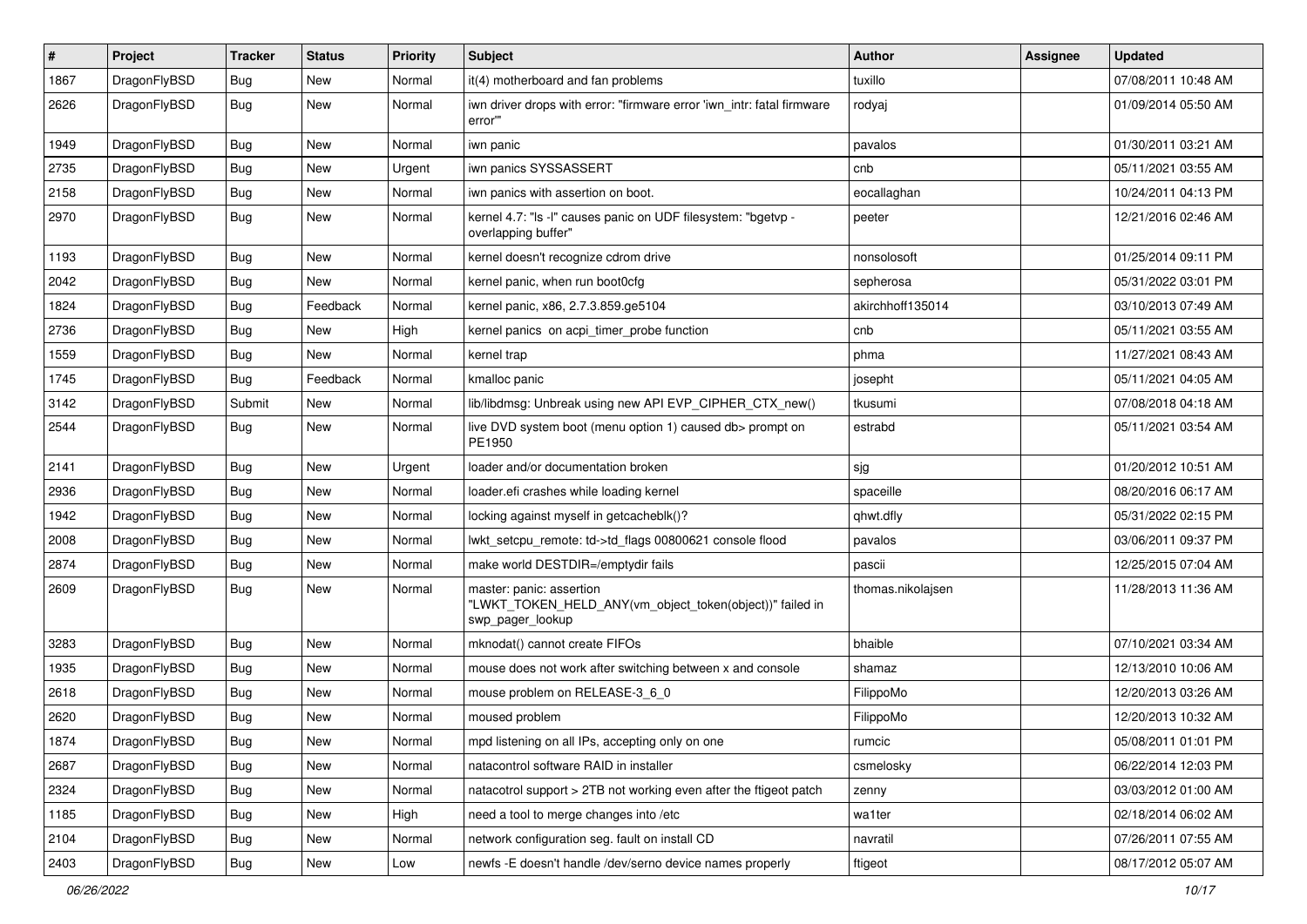| $\vert$ # | <b>Project</b> | <b>Tracker</b> | <b>Status</b> | <b>Priority</b> | <b>Subject</b>                                                                                                               | Author                 | Assignee | <b>Updated</b>      |
|-----------|----------------|----------------|---------------|-----------------|------------------------------------------------------------------------------------------------------------------------------|------------------------|----------|---------------------|
| 3225      | DragonFlyBSD   | Bug            | <b>New</b>    | Normal          | nfsd freeze when using gemu                                                                                                  | tse                    |          | 03/17/2020 11:52 AM |
| 2489      | DragonFlyBSD   | <b>Bug</b>     | New           | Normal          | nmalloc doesn't cache VA for allocations > 8KB                                                                               | vsrinivas              |          | 06/10/2014 05:51 AM |
| 2490      | DragonFlyBSD   | <b>Bug</b>     | <b>New</b>    | Normal          | nmalloc should color addresses to avoid cache bank conflictsw                                                                | vsrinivas              |          | 06/10/2014 05:51 AM |
| 2890      | DragonFlyBSD   | Bug            | New           | Normal          | not able to boot usb installer on Toshiba Chromebook 2                                                                       | johnnywhishbone        |          | 02/22/2016 03:42 AM |
| 1101      | DragonFlyBSD   | <b>Bug</b>     | Feedback      | Normal          | ohci related panic                                                                                                           | polachok               |          | 05/11/2021 04:00 AM |
| 2013      | DragonFlyBSD   | <b>Bug</b>     | In Progress   | Normal          | oversized DMA request loop                                                                                                   | josepht                |          | 05/11/2021 04:06 AM |
| 2099      | DragonFlyBSD   | <b>Bug</b>     | New           | Normal          | page fault panic in vm system                                                                                                | pavalos                |          | 07/10/2011 08:51 AM |
| 1672      | DragonFlyBSD   | <b>Bug</b>     | Feedback      | Normal          | panic (trap 12) around btree_search() in 2.4.1-RELEASE                                                                       | floid                  |          | 01/19/2015 03:36 AM |
| 1282      | DragonFlyBSD   | <b>Bug</b>     | Feedback      | Normal          | panic (trap 12) when booting SMP kernel on Atom 330 (dual core)                                                              | tomaz.borstnar         |          | 05/11/2021 04:00 AM |
| 3051      | DragonFlyBSD   | <b>Bug</b>     | <b>New</b>    | Normal          | panic DragonFly v4.8.1-RELEASE by mounting a malformed NTFS<br>image [12.000]                                                | open.source@ribose.com |          | 08/14/2017 03:20 AM |
| 3052      | DragonFlyBSD   | <b>Bug</b>     | <b>New</b>    | Normal          | panic DragonFly v4.8.1-RELEASE by mounting a malformed NTFS<br>image [64.000]                                                | open.source@ribose.com |          | 08/14/2017 03:22 AM |
| 3049      | DragonFlyBSD   | <b>Bug</b>     | <b>New</b>    | Normal          | panic DragonFly v4.8.1-RELEASE by mounting a malformed<br>msdosfs image [12.128]                                             | open.source@ribose.com |          | 08/14/2017 02:53 AM |
| 1826      | DragonFlyBSD   | Bug            | <b>New</b>    | Normal          | panic during boot: assertion so->so_port  in tcp_input                                                                       | ftigeot                |          | 05/15/2022 11:05 AM |
| 3036      | DragonFlyBSD   | Bug            | New           | Normal          | panic in icmp_redirect_start() ASSERT_IN_NETISR(0)                                                                           | tautolog               |          | 05/11/2017 07:27 PM |
| 1661      | DragonFlyBSD   | <b>Bug</b>     | In Progress   | Normal          | panic on password entry mount smb filesystem                                                                                 | vsrinivas              |          | 11/27/2021 08:29 AM |
| 2164      | DragonFlyBSD   | Bug            | <b>New</b>    | Normal          | panic on reboot from usb.                                                                                                    | eocallaghan            |          | 10/27/2011 09:29 AM |
| 1861      | DragonFlyBSD   | <b>Bug</b>     | New           | Normal          | panic via kprintf (lockmgr called in a hard section)                                                                         | vsrinivas              |          | 10/11/2010 12:56 AM |
| 2645      | DragonFlyBSD   | <b>Bug</b>     | <b>New</b>    | Normal          | panic with dsched fq and ioprio                                                                                              | jyoung15               |          | 02/20/2014 07:29 AM |
| 2369      | DragonFlyBSD   | Bug            | New           | Normal          | panic: Bad link elm 0xffffffe07edf6068 next->prev != elm                                                                     | jaydg                  |          | 08/15/2012 03:04 AM |
| 1818      | DragonFlyBSD   | <b>Bug</b>     | New           | Normal          | panic: Bad tailg NEXT (kqueue issue ?)                                                                                       | ftigeot                |          | 05/15/2022 11:40 AM |
| 2520      | DragonFlyBSD   | <b>Bug</b>     | New           | Normal          | panic: assertion "IS_SERIALIZED((ifp->if_serializer))" failed in<br>if default serialize assert at /usr/src/sys/net/if.c:437 | ano                    |          | 03/09/2013 12:14 AM |
| 3035      | DragonFlyBSD   | <b>Bug</b>     | <b>New</b>    | Normal          | panic: assertion "cpu >= 0 && cpu < ncpus" failed in netisr_cpuport<br>at /usr/src/sys/net/netisr2.h:87                      | masu                   |          | 05/11/2017 01:24 AM |
| 2453      | DragonFlyBSD   | <b>Bug</b>     | New           | Normal          | panic: assertion "gd->gd spinlocks == $0$ " failed                                                                           | Johannes.Hofmann       |          | 11/12/2012 12:54 PM |
| 2436      | DragonFlyBSD   | Bug            | <b>New</b>    | Normal          | panic: assertion "lp->lwp_qcpu == dd->cpuid" failed in<br>dfly_acquire_curproc                                               | thomas.nikolajsen      |          | 01/23/2013 11:07 AM |
| 2296      | DragonFlyBSD   | Bug            | In Progress   | High            | panic: assertion "m->wire count > 0" failed                                                                                  | thomas.nikolajsen      |          | 08/30/2012 06:09 AM |
| 2254      | DragonFlyBSD   | <b>Bug</b>     | <b>New</b>    | Normal          | panic: assertion "ref < &td->td_toks_end" failed in lwkt_gettoken at<br>/usr/src/sys/kern/lwkt_token.c:588                   | eocallaghan            |          | 12/05/2011 10:21 PM |
| 2245      | DragonFlyBSD   | Bug            | New           | Normal          | panic: assertion "ref < &td->td toks end" failed in lwkt gettoken at<br>/usr/src/sys/kern/lwkt_token.c:588                   | juanfra684             |          | 11/22/2011 07:41 PM |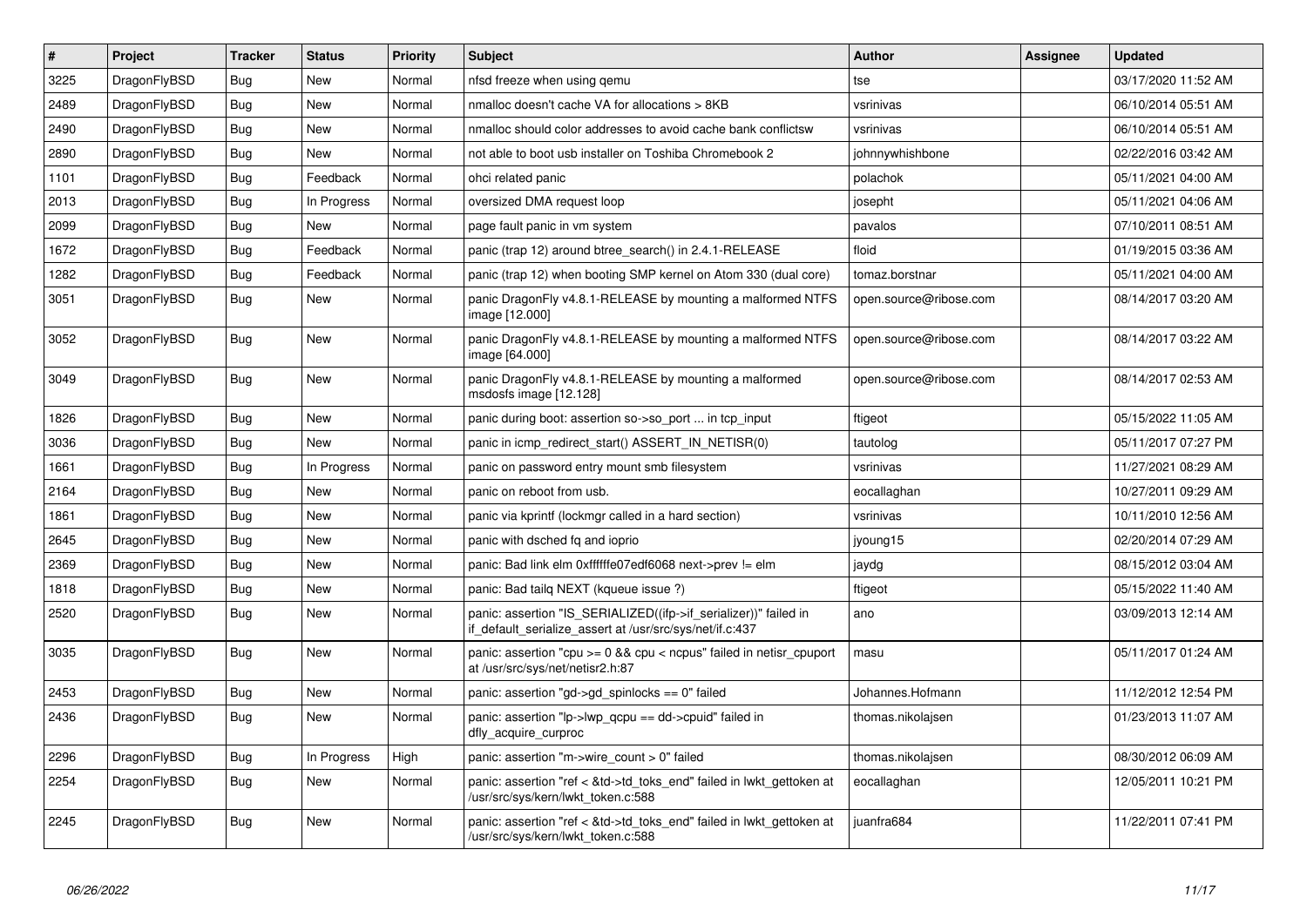| #    | Project      | <b>Tracker</b> | <b>Status</b> | <b>Priority</b> | Subject                                                                                                                                                                                           | <b>Author</b> | <b>Assignee</b> | <b>Updated</b>      |
|------|--------------|----------------|---------------|-----------------|---------------------------------------------------------------------------------------------------------------------------------------------------------------------------------------------------|---------------|-----------------|---------------------|
| 1917 | DragonFlyBSD | Bug            | <b>New</b>    | Normal          | panic: assertion: (RB_EMPTY(&ip->rec_tree) && (ip->flags &<br>HAMMER_INODE_XDIRTY) == 0)    (!RB_EMPTY(&ip->rec_tree)<br>&& (ip->flags & HAMMER_INODE_XDIRTY) != 0) in<br>hammer flush inode done | qhwt.dfly     |                 | 11/24/2010 03:23 AM |
| 2085 | DragonFlyBSD | <b>Bug</b>     | New           | Normal          | panic: assertion: (m->flags & PG_MAPPED) == 0 in<br>vm_page_free_toq                                                                                                                              | vsrinivas     |                 | 06/10/2011 07:48 AM |
| 1448 | DragonFlyBSD | Bug            | Feedback      | Normal          | panic: assertion: tp->tt_msg->tt_cpuid == mycpuid in<br>tcp_callout_active tcp_output tcp_usr_send netmsg_pru_send<br>netmsg service tcpmsg service loop                                          | dillon        |                 | 05/11/2021 04:00 AM |
| 1218 | DragonFlyBSD | <b>Bug</b>     | In Progress   | Normal          | panic: assertion: error == 0 in hammer_start_transaction                                                                                                                                          | rumcic        |                 | 05/11/2021 04:00 AM |
| 1913 | DragonFlyBSD | <b>Bug</b>     | New           | Normal          | panic: assertion: ip->flush_state != HAMMER_FST_FLUSH in<br>hammer flush inode core                                                                                                               | swildner      |                 | 11/20/2010 05:27 PM |
| 1481 | DragonFlyBSD | Bug            | Feedback      | Normal          | panic: assertion: kva_p(buf) in soopt_from_kbuf (after ipfw pipe<br>show, 2.2.1-R)                                                                                                                | combiner      |                 | 05/11/2021 04:01 AM |
| 1577 | DragonFlyBSD | Bug            | Feedback      | Normal          | panic: assertion: leaf->base.obj_id == ip->obj_id in<br>hammer_ip_delete_range                                                                                                                    | qhwt+dfly     |                 | 05/11/2021 04:01 AM |
| 1944 | DragonFlyBSD | Bug            | <b>New</b>    | Normal          | panic: backing object 0xdea7b258 was somehow re-referenced<br>during collapse!                                                                                                                    | sepherosa     |                 | 12/27/2010 02:06 AM |
| 2048 | DragonFlyBSD | <b>Bug</b>     | <b>New</b>    | Normal          | panic: ffs_sync: rofs mod                                                                                                                                                                         | pavalos       |                 | 04/12/2011 05:45 AM |
| 1249 | DragonFlyBSD | <b>Bug</b>     | Feedback      | Normal          | panic: ffs vfree: freeing free inode                                                                                                                                                              | rumcic        |                 | 03/10/2013 05:13 AM |
| 3245 | DragonFlyBSD | <b>Bug</b>     | <b>New</b>    | Normal          | panic: free: quard1x fail, i915 load from loader.conf                                                                                                                                             | polachok      |                 | 08/21/2020 10:36 AM |
| 2080 | DragonFlyBSD | Bug            | New           | Normal          | panic: lockmgr thrd_sleep: called from interrupt, ipi, or hard code<br>section                                                                                                                    | rumcic        |                 | 05/30/2011 05:06 PM |
| 1634 | DragonFlyBSD | Bug            | <b>New</b>    | Normal          | panic: spin_lock: 0xe4ad1320, indefinitive wait!                                                                                                                                                  | elekktretterr |                 | 01/19/2015 03:21 AM |
| 1489 | DragonFlyBSD | <b>Bug</b>     | Feedback      | Normal          | panic: ufs dirbad: bad dir                                                                                                                                                                        | rumcic        |                 | 03/10/2013 04:34 AM |
| 2586 | DragonFlyBSD | <b>Bug</b>     | <b>New</b>    | Normal          | pf: "modulate" state seems problematic                                                                                                                                                            | srussell      |                 | 09/25/2013 07:36 PM |
| 3228 | DragonFlyBSD | <b>Bug</b>     | <b>New</b>    | Low             | pfi kif unref: state refcount $\leq$ 0 in dmesg                                                                                                                                                   | justin        |                 | 03/05/2021 06:39 AM |
| 2075 | DragonFlyBSD | <b>Bug</b>     | <b>New</b>    | Normal          | pflogd on x86 64                                                                                                                                                                                  | fanch         |                 | 05/16/2011 04:04 PM |
| 3238 | DragonFlyBSD | <b>Bug</b>     | <b>New</b>    | Normal          | race conditions when printing from vkernel console                                                                                                                                                | piecuch       |                 | 05/19/2020 02:50 PM |
| 2045 | DragonFlyBSD | <b>Bug</b>     | New           | Normal          | ral(4): Fatal trap 12: page fault while in kernel mode (two panics)                                                                                                                               | herrgard      |                 | 11/03/2011 05:34 PM |
| 2292 | DragonFlyBSD | <b>Bug</b>     | New           | Normal          | re interface with jumbo frames (mtu larger than 1500) hangs after<br>some traffic                                                                                                                 | Anonymous     |                 | 01/31/2012 12:11 AM |
| 2331 | DragonFlyBSD | <b>Bug</b>     | New           | Normal          | reading mouse mode from unopen file descriptor hangs mouse<br>driver                                                                                                                              | phma          |                 | 03/14/2012 09:43 AM |
| 3170 | DragonFlyBSD | <b>Bug</b>     | New           | Normal          | repeatable nfsd crash                                                                                                                                                                             | tse           |                 | 06/11/2020 05:52 AM |
| 3217 | DragonFlyBSD | <b>Bug</b>     | New           | Normal          | rescue tools: make install fails if rescue folder doesn't exist                                                                                                                                   | t_dfbsd       |                 | 11/27/2019 08:16 PM |
| 1563 | DragonFlyBSD | <b>Bug</b>     | Feedback      | Normal          | reset(1) doesn't reset terminal to the defaults                                                                                                                                                   | hasso         |                 | 03/10/2013 04:17 AM |
| 2199 | DragonFlyBSD | <b>Bug</b>     | New           | Normal          | screen segfaults if utmpx isn't present                                                                                                                                                           | pavalos       |                 | 11/15/2011 10:52 PM |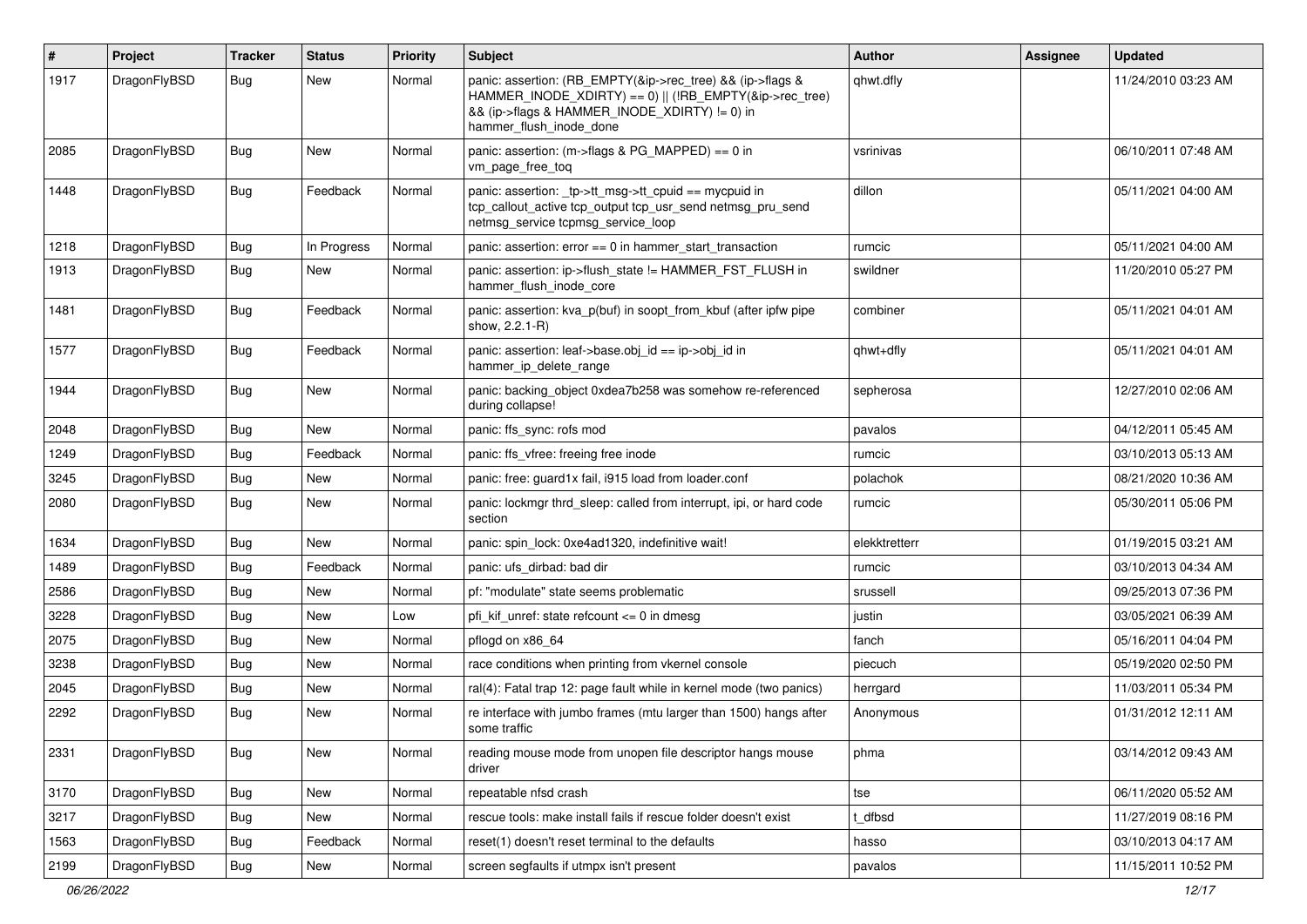| $\pmb{\#}$ | Project      | <b>Tracker</b> | <b>Status</b> | Priority | <b>Subject</b>                                                                                                 | <b>Author</b>   | Assignee | <b>Updated</b>      |
|------------|--------------|----------------|---------------|----------|----------------------------------------------------------------------------------------------------------------|-----------------|----------|---------------------|
| 2877       | DragonFlyBSD | Bug            | <b>New</b>    | Low      | sed fails when working with UTF-8 locale and non-UTF symbols                                                   | arcade@b1t.name |          | 12/30/2015 11:20 AM |
| 2167       | DragonFlyBSD | Bug            | <b>New</b>    | Normal   | shutdown/reboot fails after uptime msg                                                                         | marino          |          | 11/28/2011 03:01 AM |
| 2090       | DragonFlyBSD | Bug            | Feedback      | Normal   | snd hda does not support headphone automute                                                                    | justin          |          | 03/29/2012 08:03 PM |
| 2136       | DragonFlyBSD | Bug            | <b>New</b>    | Normal   | socketpair() doesn't free file descriptors on copyout failure                                                  | vsrinivas       |          | 04/05/2013 09:13 AM |
| 2067       | DragonFlyBSD | Bug            | <b>New</b>    | Normal   | sound/pcm: "play interrupt timeout, channel dead"                                                              | matthiasr       |          | 05/11/2021 03:55 AM |
| 2055       | DragonFlyBSD | Bug            | <b>New</b>    | Normal   | $ssh + IPV6 + bridge \Rightarrow connection freezes$                                                           | steve           |          | 04/24/2011 07:13 PM |
| 2557       | DragonFlyBSD | Bug            | <b>New</b>    | Normal   | stock 3.4.1 kernel halts during booting if dm and dm_target_crypt<br>are loaded and RAID controller is present | phma            |          | 05/12/2013 10:38 PM |
| 2297       | DragonFlyBSD | Bug            | <b>New</b>    | Normal   | strange NFS (client) error messages / problems                                                                 | Anonymous       |          | 02/19/2012 02:59 PM |
| 1368       | DragonFlyBSD | Bug            | In Progress   | Normal   | suspend signal race?                                                                                           | qhwt+dfly       |          | 05/11/2021 03:51 AM |
| 3209       | DragonFlyBSD | Bug            | <b>New</b>    | Normal   | svc has some minor bugs                                                                                        | arcade@b1t.name |          | 10/24/2019 09:08 AM |
| 2892       | DragonFlyBSD | Bug            | <b>New</b>    | Normal   | swap pager:indefinite wait bufferf error                                                                       | lhmwzy          |          | 02/21/2016 10:32 PM |
| 2957       | DragonFlyBSD | Bug            | Feedback      | Normal   | swapoff -a followed by swapon -a doesn't give your swap back                                                   | neilb           |          | 10/09/2016 04:17 AM |
| 3018       | DragonFlyBSD | Bug            | New           | Normal   | sys/bus/u4b/wlan/if_run.c:5464]: (style) Redundant condition                                                   | dcb             |          | 04/11/2017 11:26 AM |
| 3021       | DragonFlyBSD | Bug            | In Progress   | Normal   | sys/dev/drm/i915/i915_gem_stolen.c:115]: (error) Signed integer<br>overflow for expression '65535<<20'         | dcb             |          | 04/11/2017 12:46 PM |
| 3022       | DragonFlyBSD | Bug            | <b>New</b>    | Normal   | sys/dev/netif/ath/ath/if_ath.c:2142: strange bitmask?                                                          | dcb             |          | 04/11/2017 11:49 AM |
| 3076       | DragonFlyBSD | Bug            | <b>New</b>    | Normal   | sys/dev/netif/ig hal/e1000 ich8lan.c:1594: sanity checking mixup?                                              | dcb             |          | 10/11/2017 01:58 AM |
| 3024       | DragonFlyBSD | Bug            | <b>New</b>    | Low      | sys/dev/netif/wi/if_wi.c:1090]: (style) Redundant condition                                                    | dcb             |          | 04/11/2017 11:56 AM |
| 3025       | DragonFlyBSD | Bug            | <b>New</b>    | Normal   | sys/dev/powermng/powernow/powernow.c:284: bad comparison ?                                                     | dcb             |          | 09/23/2017 07:45 AM |
| 2248       | DragonFlyBSD | Bug            | <b>New</b>    | Normal   | sysctl panic                                                                                                   | pavalos         |          | 11/23/2011 06:23 PM |
| 1920       | DragonFlyBSD | Bug            | New           | High     | system hangs                                                                                                   | zhtw            |          | 11/22/2010 08:59 AM |
| 3252       | DragonFlyBSD | Bug            | <b>New</b>    | Normal   | tcsetattr/tcgetattr set errno incorrectly on non-TTY                                                           | tonyc           |          | 10/26/2020 09:34 PM |
| 3196       | DragonFlyBSD | Bug            | New           | Normal   | test issue after redmine upgrade (2)                                                                           | tuxillo         |          | 07/05/2019 04:33 AM |
| 3184       | DragonFlyBSD | Bug            | <b>New</b>    | Normal   | tsleep(9) return value when PCATCH specified                                                                   | tkusumi         |          | 04/03/2019 06:49 AM |
| 3239       | DragonFlyBSD | Bug            | <b>New</b>    | Normal   | unable to SIGKILL glitched emacs                                                                               | piecuch         |          | 05/26/2020 03:30 AM |
| 2708       | DragonFlyBSD | Bug            | New           | Normal   | unable to send TCP nor UDP on age(4) interface                                                                 | dermiste        |          | 05/11/2021 03:54 AM |
| 3282       | DragonFlyBSD | Bug            | <b>New</b>    | Normal   | unexpected errno value from fopen()                                                                            | bhaible         |          | 07/10/2021 03:34 AM |
| 3132       | DragonFlyBSD | Bug            | New           | Low      | unifdef mined                                                                                                  | bcallah         |          | 04/26/2018 08:34 PM |
| 3206       | DragonFlyBSD | Submit         | New           | Normal   | update psm/kbd to FreeBSD 12.0 code                                                                            | htse            |          | 10/05/2019 03:49 PM |
| 2224       | DragonFlyBSD | Bug            | New           | Normal   | v2.13.0.291.gaa7ec - Panic on fq while installing world                                                        | tuxillo         |          | 11/18/2011 01:40 AM |
| 2493       | DragonFlyBSD | <b>Bug</b>     | New           | Normal   | vidcontrol: invalid video mode name                                                                            | Svarov          |          | 01/24/2013 09:55 AM |
| 1429       | DragonFlyBSD | <b>Bug</b>     | Feedback      | Normal   | vkernel bug - "mfree: m->m_nextpkt != NULL"                                                                    | dillon          |          | 05/11/2021 04:00 AM |
| 2154       | DragonFlyBSD | Bug            | New           | Normal   | vkernel copyout() doesn't return EFAULT on error                                                               | vsrinivas       |          | 10/20/2011 03:53 AM |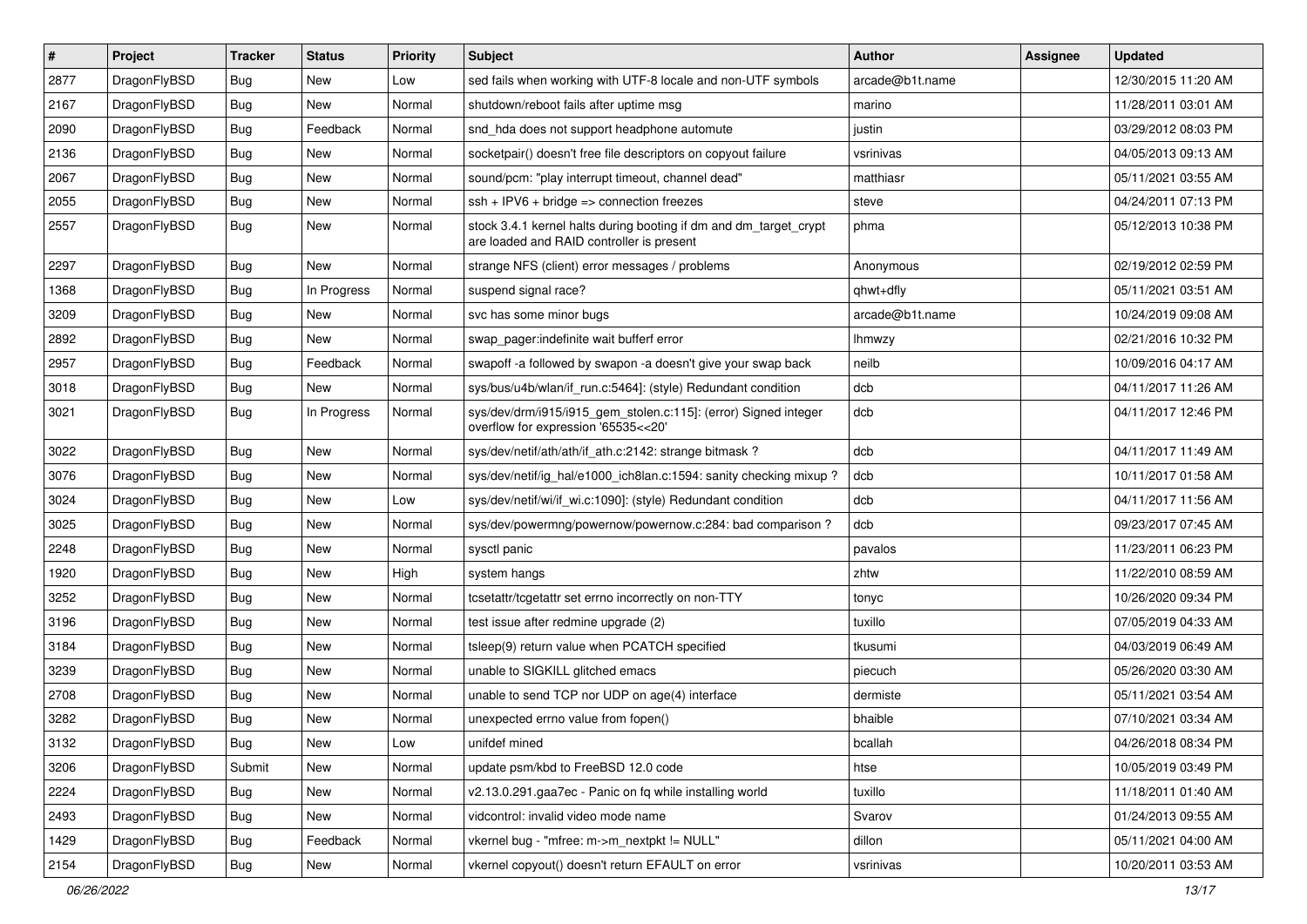| $\sharp$ | Project      | <b>Tracker</b> | <b>Status</b> | <b>Priority</b> | Subject                                                                                                                                                  | <b>Author</b>      | <b>Assignee</b> | <b>Updated</b>      |
|----------|--------------|----------------|---------------|-----------------|----------------------------------------------------------------------------------------------------------------------------------------------------------|--------------------|-----------------|---------------------|
| 2797     | DragonFlyBSD | Bug            | In Progress   | Low             | vkernels with & without machdep.pmap_mmu_optimize                                                                                                        | yellowrabbit2010   |                 | 11/27/2021 08:06 AM |
| 1850     | DragonFlyBSD | Bug            | New           | Normal          | volume-add on hammer root fs panic                                                                                                                       | Johannes.Hofmann   |                 | 04/18/2019 04:27 AM |
| 243      | DragonFlyBSD | <b>Bug</b>     | Feedback      | Normal          | weird behavior in the shell                                                                                                                              | swildner           |                 | 05/31/2022 02:51 PM |
| 3231     | DragonFlyBSD | Bug            | New           | Normal          | wifi drops on 5.8                                                                                                                                        | tse                |                 | 04/06/2020 05:08 AM |
| 1941     | DragonFlyBSD | Bug            | <b>New</b>    | Normal          | wlan config crash                                                                                                                                        | abandon.every.hope |                 | 12/24/2010 07:54 PM |
| 2412     | DragonFlyBSD | Bug            | New           | Normal          | wlan0 fails to get address via dhclient                                                                                                                  | nonsolosoft        |                 | 08/30/2012 05:55 AM |
| 2840     | DragonFlyBSD | Bug            | <b>New</b>    | Normal          | wrong voltage is reported                                                                                                                                | yellowrabbit2010   |                 | 09/11/2015 06:09 PM |
| 3219     | DragonFlyBSD | <b>Bug</b>     | New           | Normal          | x11/xorg port can not be build                                                                                                                           | <b>UlasSAYGIN</b>  |                 | 03/31/2020 08:57 AM |
| 1387     | DragonFlyBSD | <b>Bug</b>     | Feedback      | Normal          | zero-size malloc and ps: kvm_getprocs: Bad address                                                                                                       | qhwt+dfly          |                 | 05/11/2021 04:00 AM |
| 1430     | DragonFlyBSD | Bug            | New           | Normal          | Buggy $w(1)$ ?                                                                                                                                           | hasso              | alexh           | 11/24/2010 08:09 AM |
| 2100     | DragonFlyBSD | <b>Bug</b>     | Feedback      | Normal          | devfs related panic                                                                                                                                      | sepherosa          | alexh           | 07/10/2011 02:29 PM |
| 1538     | DragonFlyBSD | <b>Bug</b>     | <b>New</b>    | Low             | mountroot should probe file systems                                                                                                                      | corecode           | alexh           | 11/24/2010 06:35 PM |
| 2353     | DragonFlyBSD | Bug            | In Progress   | Normal          | panic: assertion "gd->gd_spinlocks_wr == 0" failed in<br>bsd4_schedulerclock                                                                             | jaydg              | alexh           | 11/28/2012 01:57 AM |
| 1127     | DragonFlyBSD | Bug            | Feedback      | Low             | cdrom drive not detected                                                                                                                                 | tgr                | corecode        | 01/15/2015 08:55 AM |
| 1411     | DragonFlyBSD | <b>Bug</b>     | Feedback      | Normal          | Burning doesn't work with ahci(4)                                                                                                                        | hasso              | dillon          | 05/11/2021 04:00 AM |
| 1831     | DragonFlyBSD | <b>Bug</b>     | Feedback      | High            | HAMMER "malloc limit exceeded" panic                                                                                                                     | eocallaghan        | dillon          | 06/04/2022 04:38 AM |
| 2037     | DragonFlyBSD | Bug            | Feedback      | Normal          | Panic Bad link elm while building packages                                                                                                               | ftigeot            | dillon          | 04/21/2011 07:20 AM |
| 2092     | DragonFlyBSD | Bug            | New           | Normal          | Panic: Bad link elm 0x next->prev != elm                                                                                                                 | masterblaster      | dillon          | 12/04/2011 12:49 PM |
| 2819     | DragonFlyBSD | Bug            | In Progress   | Normal          | Random micro system freezes after a week of uptime                                                                                                       | ftigeot            | dillon          | 08/16/2015 08:46 PM |
| 3154     | DragonFlyBSD | Submit         | New           | Normal          | Update serial handling in bootloader                                                                                                                     | ddegroot           | dillon          | 11/06/2018 11:21 PM |
| 2870     | DragonFlyBSD | Bug            | <b>New</b>    | High            | Broken text and icons when glamor acceleration is used                                                                                                   | 375gnu             | ftigeot         | 01/31/2016 12:13 AM |
| 3031     | DragonFlyBSD | Submit         | In Progress   | Normal          | Update drm/radeon to Linux 4.7.10 as much as possible                                                                                                    | davshao            | ftigeot         | 08/19/2021 12:33 PM |
| 1593     | DragonFlyBSD | <b>Bug</b>     | Feedback      | Normal          | panic: assertion: $ccb = ap > ap$ err $ccb$ in ahci put err $ccb$                                                                                        | ftigeot            | ftigeot         | 05/15/2022 05:09 AM |
| 1946     | DragonFlyBSD | Bug            | New           | Normal          | ieee80211 panic                                                                                                                                          | pavalos            | josepht         | 01/27/2011 06:00 PM |
| 1964     | DragonFlyBSD | <b>Bug</b>     | New           | Normal          | iwn (panic assertion : wlan_assert_serialized)                                                                                                           | sjmm.ptr           | josepht         | 02/01/2011 12:57 PM |
| 385      | DragonFlyBSD | Bug            | Feedback      | Low             | Mail archive address removal                                                                                                                             | justin             | justin          | 03/09/2013 11:24 AM |
| 1969     | DragonFlyBSD | <b>Bug</b>     | New           | Normal          | pf-related network problem                                                                                                                               | pavalos            | lentferj        | 02/01/2011 06:57 PM |
| 679      | DragonFlyBSD | <b>Bug</b>     | New           | Low             | Netgraph backward compatibility for old *LEN constants                                                                                                   | nant               | nant            | 02/18/2014 05:45 AM |
| 2549     | DragonFlyBSD | <b>Bug</b>     | In Progress   | Normal          | netgraph7: Kernel page fault.                                                                                                                            | russiane39         | nant            | 05/10/2013 11:20 PM |
| 600      | DragonFlyBSD | <b>Bug</b>     | New           | Low             | /sys/libkern/karc4random                                                                                                                                 | robin_carey5       | profmakx        | 01/19/2015 03:07 AM |
| 2822     | DragonFlyBSD | <b>Bug</b>     | New           | Normal          | USB 3.0 stick throws "reading primary partition table: error<br>accessing offset 000[] for 152" error, while the stick works on any<br>other OS I tested | revuwa             | profmakx        | 06/29/2015 05:56 AM |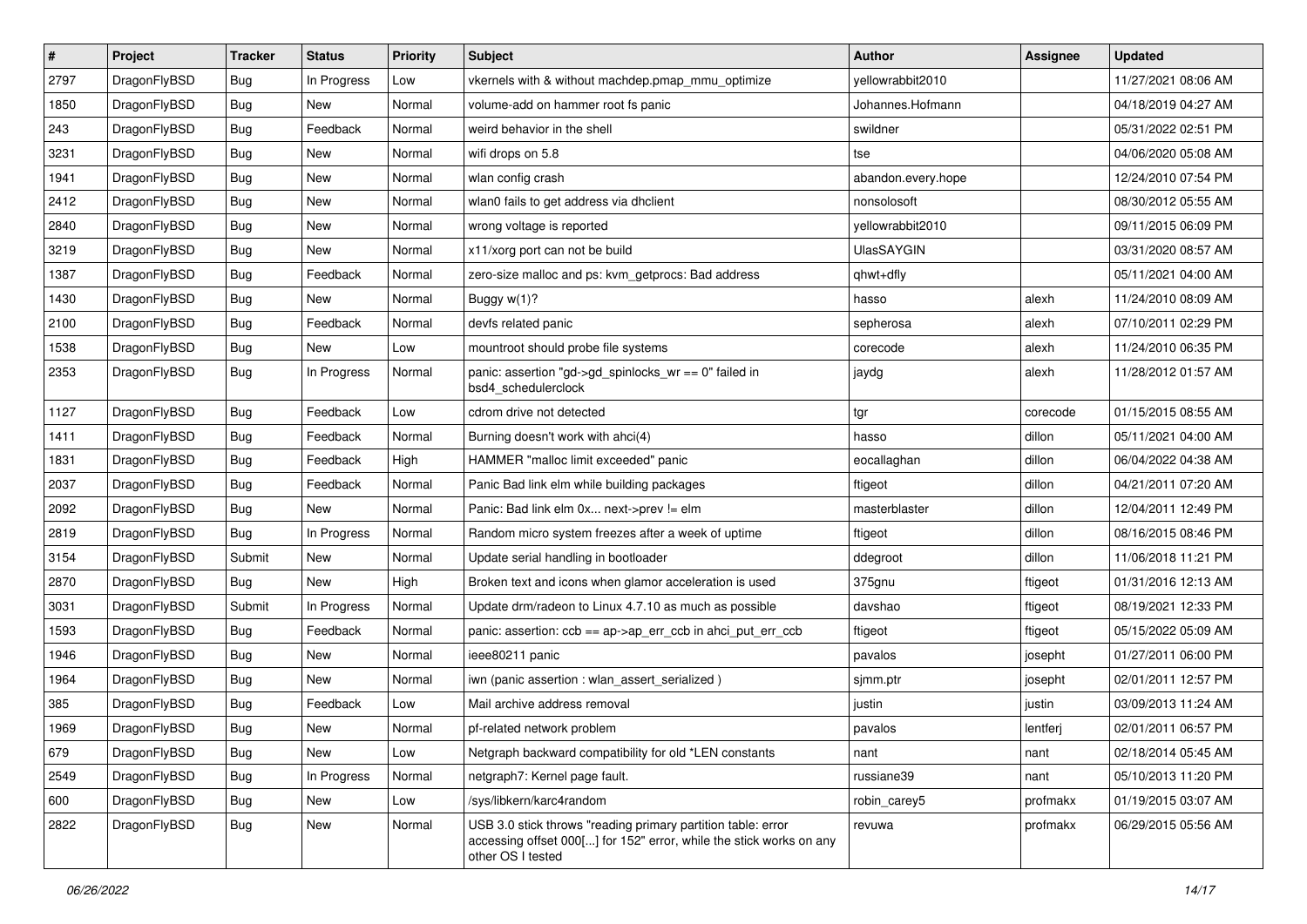| ∦    | Project      | <b>Tracker</b> | <b>Status</b> | <b>Priority</b> | <b>Subject</b>                                                                             | <b>Author</b> | <b>Assignee</b> | <b>Updated</b>      |
|------|--------------|----------------|---------------|-----------------|--------------------------------------------------------------------------------------------|---------------|-----------------|---------------------|
| 2746 | DragonFlyBSD | Bug            | <b>New</b>    | Normal          | some fraction of xterms started from the xmonad window manager<br>get killed with SIGALRM  | isenmann      | profmakx        | 12/28/2014 02:51 AM |
| 2825 | DragonFlyBSD | <b>Bug</b>     | <b>New</b>    | High            | $3x$ dhclient = hanging system (objcache exhausted)                                        | iaccovonb     | sepherosa       | 05/11/2021 03:55 AM |
| 168  | DragonFlyBSD | <b>Bug</b>     | In Progress   | Normal          | Livelocked limit engaged while trying to setup IPW wireless                                | mschacht      | sepherosa       | 05/11/2021 04:05 AM |
| 1302 | DragonFlyBSD | <b>Bug</b>     | In Progress   | Normal          | Checkpoint regression?                                                                     | sjg           | sjg             | 07/10/2013 05:22 PM |
| 1532 | DragonFlyBSD | <b>Bug</b>     | New           | Low             | jemalloc doesn't work on DragonFly                                                         | hasso         | sjg             | 08/02/2011 01:14 AM |
| 1769 | DragonFlyBSD | <b>Bug</b>     | <b>New</b>    | Normal          | panic: assertion: _tp->tt_msg->tt_cpuid == mycpuid in<br>tcp callout active                | pavalos       | sjg             | 05/15/2022 11:07 AM |
| 2585 | DragonFlyBSD | Bug            | <b>New</b>    | Normal          | Dfly 3.4.3 on ESXi 5.1, HP Smart Array P410 passthrough<br>recognised, but not functioning | yggdrasil     | swildner        | 05/09/2022 08:14 AM |
| 341  | DragonFlyBSD | <b>Bug</b>     | <b>New</b>    | Normal          | Vinum erroneously repors devices as busy                                                   | corecode      | swildner        | 01/21/2012 04:50 AM |
| 1714 | DragonFlyBSD | <b>Bug</b>     | <b>New</b>    | Low             | hwpmc                                                                                      | alexh         | swildner        | 08/18/2012 02:03 PM |
| 2265 | DragonFlyBSD | <b>Bug</b>     | <b>New</b>    | Normal          | mbsrtowcs does not properly handle invalid mbstate t in ps                                 | c.turner1     | swildner        | 01/10/2012 07:56 PM |
| 2252 | DragonFlyBSD | <b>Bug</b>     | <b>New</b>    | Low             | snd hda not useable if loaded via /boot/loader.conf                                        | xbit          | swildner        | 12/14/2011 12:23 AM |
| 2416 | DragonFlyBSD | Bug            | <b>New</b>    | Normal          | ".' entry can be removed on mounted nfs filesystem                                         | ftigeot       | tuxillo         | 06/03/2014 04:40 AM |
| 1293 | DragonFlyBSD | <b>Bug</b>     | New           | Normal          | 2.2.1-REL Installer Request                                                                | mk            | tuxillo         | 05/11/2021 04:00 AM |
| 3295 | DragonFlyBSD | <b>Bug</b>     | In Progress   | Normal          | Adapt devel/libvirt for nvmm                                                               | tuxillo       | tuxillo         | 11/03/2021 04:56 PM |
| 3314 | DragonFlyBSD | Bug            | <b>New</b>    | Normal          | Bring virtio console(4) from FreeBSD                                                       | tuxillo       | tuxillo         | 05/29/2022 08:24 AM |
| 1198 | DragonFlyBSD | <b>Bug</b>     | <b>New</b>    | High            | DDB loops panic in db read bytes                                                           | corecode      | tuxillo         | 05/11/2021 03:51 AM |
| 2358 | DragonFlyBSD | Bug            | In Progress   | Normal          | DFBSD v3.0.2.32.g928ca - panic: hammer: insufficient undo FIFO<br>space!                   | tuxillo       | tuxillo         | 05/10/2021 02:50 AM |
| 3205 | DragonFlyBSD | <b>Bug</b>     | Feedback      | High            | Go compiler net test failing                                                               | dfbsd         | tuxillo         | 05/10/2021 02:45 AM |
| 1469 | DragonFlyBSD | Bug            | In Progress   | Normal          | Hammer history security concern                                                            | corecode      | tuxillo         | 05/11/2021 03:52 AM |
| 2496 | DragonFlyBSD | Bug            | New           | Normal          | NTFS malloc limit exceeded                                                                 | plasmob       | tuxillo         | 02/19/2013 08:47 AM |
| 2717 | DragonFlyBSD | Submit         | Feedback      | Normal          | Out of range numeric handling                                                              | dclink        | tuxillo         | 05/11/2021 04:08 AM |
| 1428 | DragonFlyBSD | <b>Bug</b>     | Feedback      | Low             | POSIX.1e implementation is too old                                                         | hasso         | tuxillo         | 05/11/2021 04:00 AM |
| 3318 | DragonFlyBSD | <b>Bug</b>     | In Progress   | Normal          | Segmenation fault when a process resumed with checkpt exits                                | zabolekar     | tuxillo         | 06/18/2022 08:24 AM |
| 2721 | DragonFlyBSD | Submit         | Feedback      | Low             | Some few zalloc calls to objcache ones replacements                                        | dclink        | tuxillo         | 05/11/2021 04:08 AM |
| 3160 | DragonFlyBSD | Submit         | In Progress   | Normal          | State the implementation difference in pkill/pgrep manual                                  | sevan         | tuxillo         | 06/03/2022 05:15 PM |
| 2438 | DragonFlyBSD | Submit         | Feedback      | Normal          | <b>TRIM</b> fixes                                                                          | Anonymous     | tuxillo         | 05/11/2021 03:45 AM |
| 998  | DragonFlyBSD | <b>Bug</b>     | In Progress   | Normal          | Unconfiguring a vn while it is mounted                                                     | rumcic        | tuxillo         | 05/11/2021 04:00 AM |
| 3145 | DragonFlyBSD | Submit         | In Progress   | Normal          | Update libelf to FreeBSD 12 current and build as base library usable<br>by ports           | davshao       | tuxillo         | 08/20/2021 03:58 PM |
| 1390 | DragonFlyBSD | Bug            | In Progress   | Normal          | Use id_t type for {get,set}priority()                                                      | Anonymous     | tuxillo         | 07/05/2019 02:18 AM |
| 1287 | DragonFlyBSD | <b>Bug</b>     | Feedback      | Normal          | altq configuration doesn't work                                                            | corecode      | tuxillo         | 05/11/2021 03:51 AM |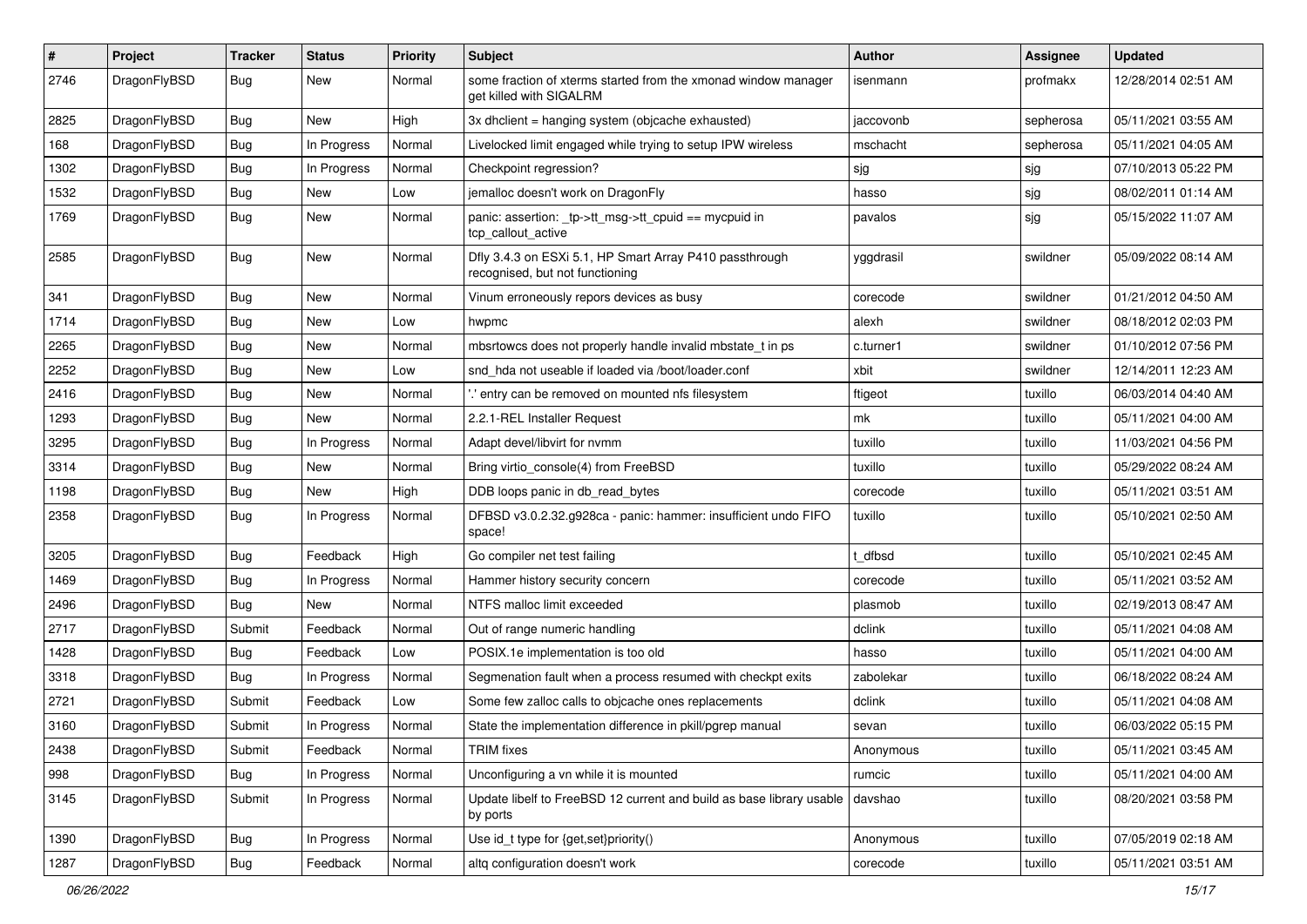| $\#$ | Project      | <b>Tracker</b> | <b>Status</b> | <b>Priority</b> | <b>Subject</b>                                                                               | <b>Author</b>    | Assignee | <b>Updated</b>      |
|------|--------------|----------------|---------------|-----------------|----------------------------------------------------------------------------------------------|------------------|----------|---------------------|
| 1442 | DragonFlyBSD | Bug            | New           | Normal          | blocking SIGSEGV and triggering a segment violation produces an<br>all CPU consuming process | corecode         | tuxillo  | 05/11/2021 03:52 AM |
| 1587 | DragonFlyBSD | Bug            | Feedback      | Normal          | can't gdb across fork                                                                        | corecode         | tuxillo  | 05/11/2021 03:54 AM |
| 1584 | DragonFlyBSD | Bug            | In Progress   | Normal          | can't use ssh from jail: debug1: read_passphrase: can't open<br>/dev/tty: Device busy        | corecode         | tuxillo  | 05/11/2021 03:53 AM |
| 1876 | DragonFlyBSD | <b>Bug</b>     | New           | Normal          | devfs in jail + logging out from console(ttyv1+) -> panic                                    | qhwt.dfly        | tuxillo  | 05/31/2022 03:24 PM |
| 1579 | DragonFlyBSD | Bug            | Feedback      | Normal          | dfly 2.4.1 does not like HP DL360G4p and Smart Array 6400 with<br>MSA20                      | tomaz.borstnar   | tuxillo  | 06/02/2014 02:44 PM |
| 1547 | DragonFlyBSD | Bug            | In Progress   | Normal          | disklabel64 automatic sizing                                                                 | corecode         | tuxillo  | 05/11/2021 03:52 AM |
| 781  | DragonFlyBSD | Bug            | In Progress   | Normal          | fdisk uses wrong geometry on usb flash drives                                                | corecode         | tuxillo  | 05/11/2021 03:50 AM |
| 3028 | DragonFlyBSD | Bug            | In Progress   | Normal          | installer: confusion of set/get disk encryption passphrase dialogs                           | liweitianux      | tuxillo  | 06/03/2022 05:13 PM |
| 1474 | DragonFlyBSD | Bug            | New           | Normal          | ithread 1 unexpectedly rescheduled                                                           | corecode         | tuxillo  | 05/11/2021 03:52 AM |
| 1397 | DragonFlyBSD | <b>Bug</b>     | Feedback      | Normal          | jobs -I output inconsistency when called from script                                         | Anonymous        | tuxillo  | 05/15/2022 05:07 AM |
| 1475 | DragonFlyBSD | <b>Bug</b>     | In Progress   | Normal          | kernel blocks with low memory and syscons setting a high res mode<br>/ scrollback            | corecode         | tuxillo  | 05/11/2021 03:52 AM |
| 911  | DragonFlyBSD | <b>Bug</b>     | Feedback      | Normal          | kldload/kernel linker can exceed malloc reserve and panic system                             | corecode         | tuxillo  | 05/11/2021 03:51 AM |
| 1528 | DragonFlyBSD | <b>Bug</b>     | In Progress   | Normal          | ktrace does not show proper return values for pipe(2)                                        | corecode         | tuxillo  | 05/11/2021 03:52 AM |
| 1556 | DragonFlyBSD | Bug            | New           | Normal          | many processes stuck in "hmrrcm", system unusable                                            | corecode         | tuxillo  | 05/11/2021 03:52 AM |
| 1030 | DragonFlyBSD | Bug            | In Progress   | Normal          | msdosfs umount panic                                                                         | corecode         | tuxillo  | 05/11/2021 03:51 AM |
| 1583 | DragonFlyBSD | <b>Bug</b>     | In Progress   | Normal          | panic: assertion: cursor->trans->sync_lock_refs > 0 in<br>hammer_recover_cursor              | corecode         | tuxillo  | 05/11/2021 03:53 AM |
| 847  | DragonFlyBSD | Bug            | Feedback      | Normal          | processes getting stuck on mount point                                                       | corecode         | tuxillo  | 05/11/2021 03:50 AM |
| 1440 | DragonFlyBSD | <b>Bug</b>     | New           | Normal          | ptrace/gdb doesn't work after process blocks SIGTRAP                                         | corecode         | tuxillo  | 05/11/2021 03:52 AM |
| 901  | DragonFlyBSD | <b>Bug</b>     | Feedback      | Normal          | route show needs to get data from all cpus                                                   | corecode         | tuxillo  | 05/11/2021 03:50 AM |
| 1700 | DragonFlyBSD | Submit         | In Progress   | Normal          | skip boot2 menu on <enter></enter>                                                           | Johannes.Hofmann | tuxillo  | 05/15/2022 08:35 AM |
| 731  | DragonFlyBSD | <b>Bug</b>     | New           | Normal          | system freeze on "slice too large"                                                           | corecode         | tuxillo  | 06/25/2022 04:01 AM |
| 1819 | DragonFlyBSD | Bug            | In Progress   | Low             | truss - Major revamping task list                                                            | tuxillo          | tuxillo  | 11/27/2021 08:45 AM |
| 742  | DragonFlyBSD | <b>Bug</b>     | In Progress   | Normal          | umount problems with multiple mounts                                                         | corecode         | tuxillo  | 06/25/2022 04:02 AM |
| 1921 | DragonFlyBSD | Bug            | In Progress   | Normal          | we miss mlockall                                                                             | alexh            | tuxillo  | 06/18/2022 04:08 AM |
| 2828 | DragonFlyBSD | <b>Bug</b>     | New           | High            | On AMD APUs and Bulldozer CPUs, the machdep.cpu_idle_hlt<br>sysctl should be 3 by default    | vadaszi          | vadaszi  | 05/11/2021 04:07 AM |
| 2391 | DragonFlyBSD | <b>Bug</b>     | In Progress   | Normal          | System lock with ahci and acpi enabled on ATI RS690 chipset with<br>SMB600 sata controller   | jorisgio         | vadaszi  | 06/03/2015 03:51 PM |
| 3089 | DragonFlyBSD | <b>Bug</b>     | In Progress   | Normal          | vtnet(4) - disable TCP checksum offload by default                                           | jlane            | vadaszi  | 05/11/2021 04:14 AM |
| 293  | DragonFlyBSD | <b>Bug</b>     | Feedback      | Low             | Various updates to the handbook                                                              | victor           | victor   | 03/10/2013 04:46 AM |